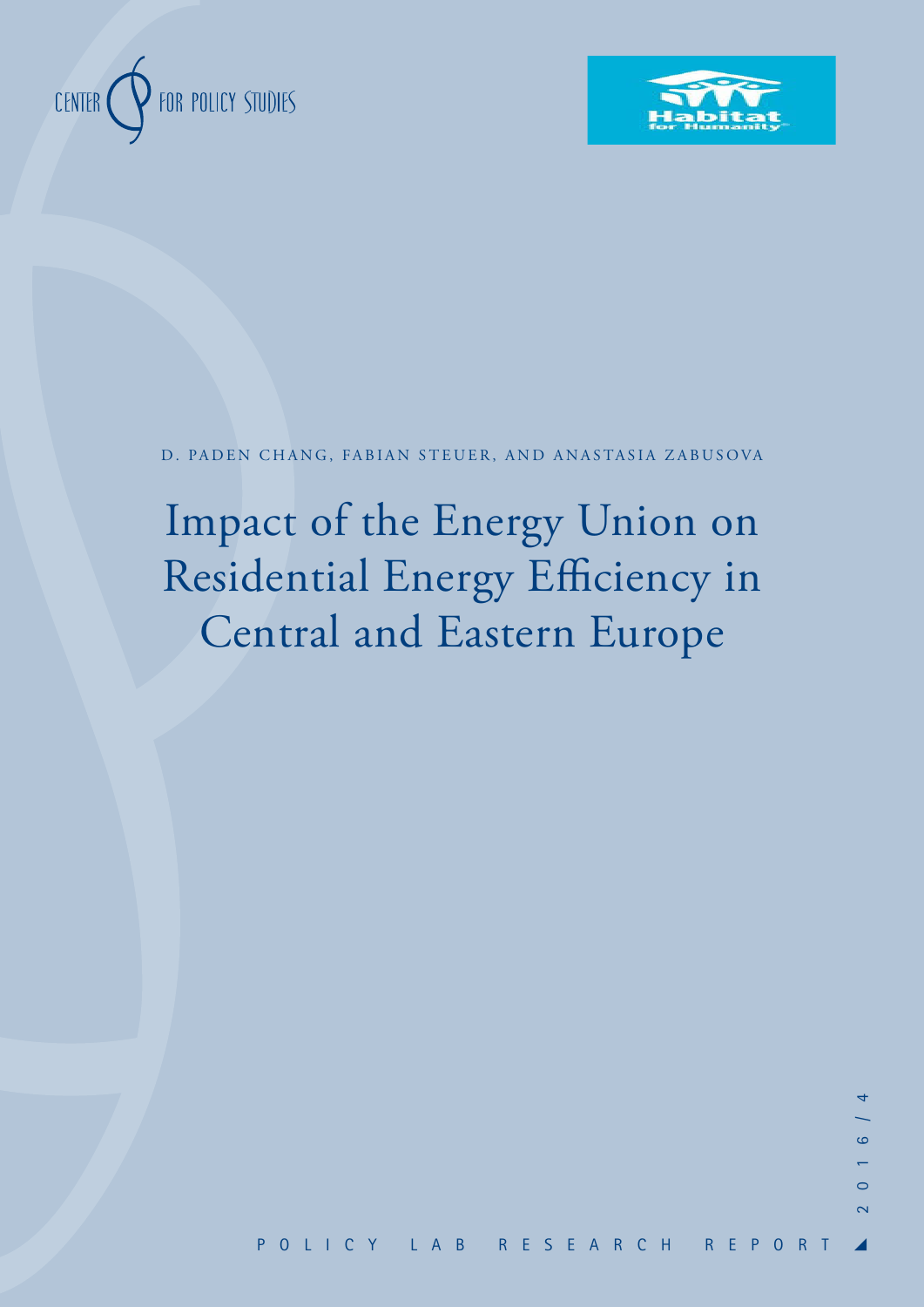



#### ABOUT THE PROJECT

This study was commissioned by Habitat for Humanity International. The work was conducted and recognized in partial fulfillment for the "Policy Labs" course within the School of Public Policy at Central European University.

Policy Labs are part of the MA curriculum and give an opportunity for small teams to work for external clients producing and presenting policy relevant research that will be used for advocacy, assessment and development. Clients are civic organizations, donors, research centers and international organizations. The Policy Lab focusing on this project for Habitat for Humanity International was mentored by Andrew Cartwright from the Center for Policy Studies. Administrative and coordination support was provided by Pinar Donmez.

#### ABOUT THE AUTHORS

D. Paden Chang, Fabian Steuer, and Anastasia Zabusova were students in the Master of Arts program of the School of Public Policy at Central European University during the 2015-2016 Academic Year.

### TERMS OF USE AND COPYRIGHT

The views in this report are the authors' own and do not necessarily reflect those of the Central European University or Habitat for Humanity International. This text may be downloaded only for personal research purposes. Additional reproduction for other purposes, whether in hard copies or electronically, requires the consent of the author(s), editor(s). If cited or quoted, reference should be made to the full name of the author(s), editor(s), the title, the Policy Lab Research Report series, the year and the publisher.

CENTER FOR POLICY STUDIES CENTRAL EUROPEAN UNIVERSITY Nador utca 9. H–1051 Budapest, Hungary cps@ceu.edu http://cps.ceu.edu

© Central European University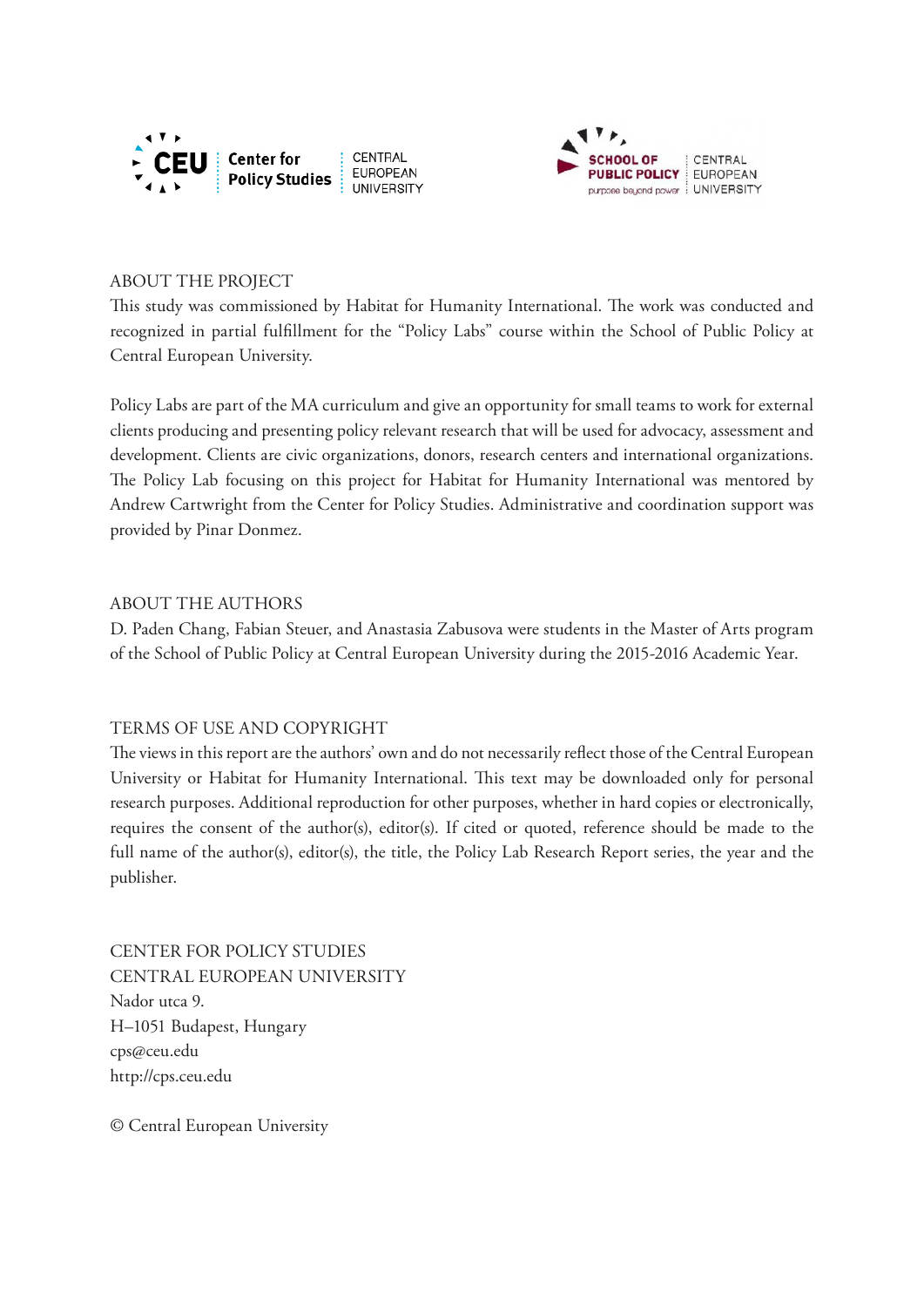# **CONTENTS**

| $\mathbf{1}$   |                                                                                           |  |  |  |  |  |  |  |
|----------------|-------------------------------------------------------------------------------------------|--|--|--|--|--|--|--|
| $\overline{2}$ |                                                                                           |  |  |  |  |  |  |  |
|                | 2.1                                                                                       |  |  |  |  |  |  |  |
| 2.2            |                                                                                           |  |  |  |  |  |  |  |
|                | 2.3                                                                                       |  |  |  |  |  |  |  |
|                | 2.4                                                                                       |  |  |  |  |  |  |  |
|                | 2.5                                                                                       |  |  |  |  |  |  |  |
|                | 2.6                                                                                       |  |  |  |  |  |  |  |
|                | 2.7                                                                                       |  |  |  |  |  |  |  |
|                | 2.8                                                                                       |  |  |  |  |  |  |  |
| 3              |                                                                                           |  |  |  |  |  |  |  |
| 4              | Effects of the Energy Union on Member States, Accession States, and States in the Eastern |  |  |  |  |  |  |  |
|                |                                                                                           |  |  |  |  |  |  |  |
|                | 4.1                                                                                       |  |  |  |  |  |  |  |
|                | 4.2                                                                                       |  |  |  |  |  |  |  |
|                | 4.3                                                                                       |  |  |  |  |  |  |  |
| 5              |                                                                                           |  |  |  |  |  |  |  |
| 6              |                                                                                           |  |  |  |  |  |  |  |
| 7              |                                                                                           |  |  |  |  |  |  |  |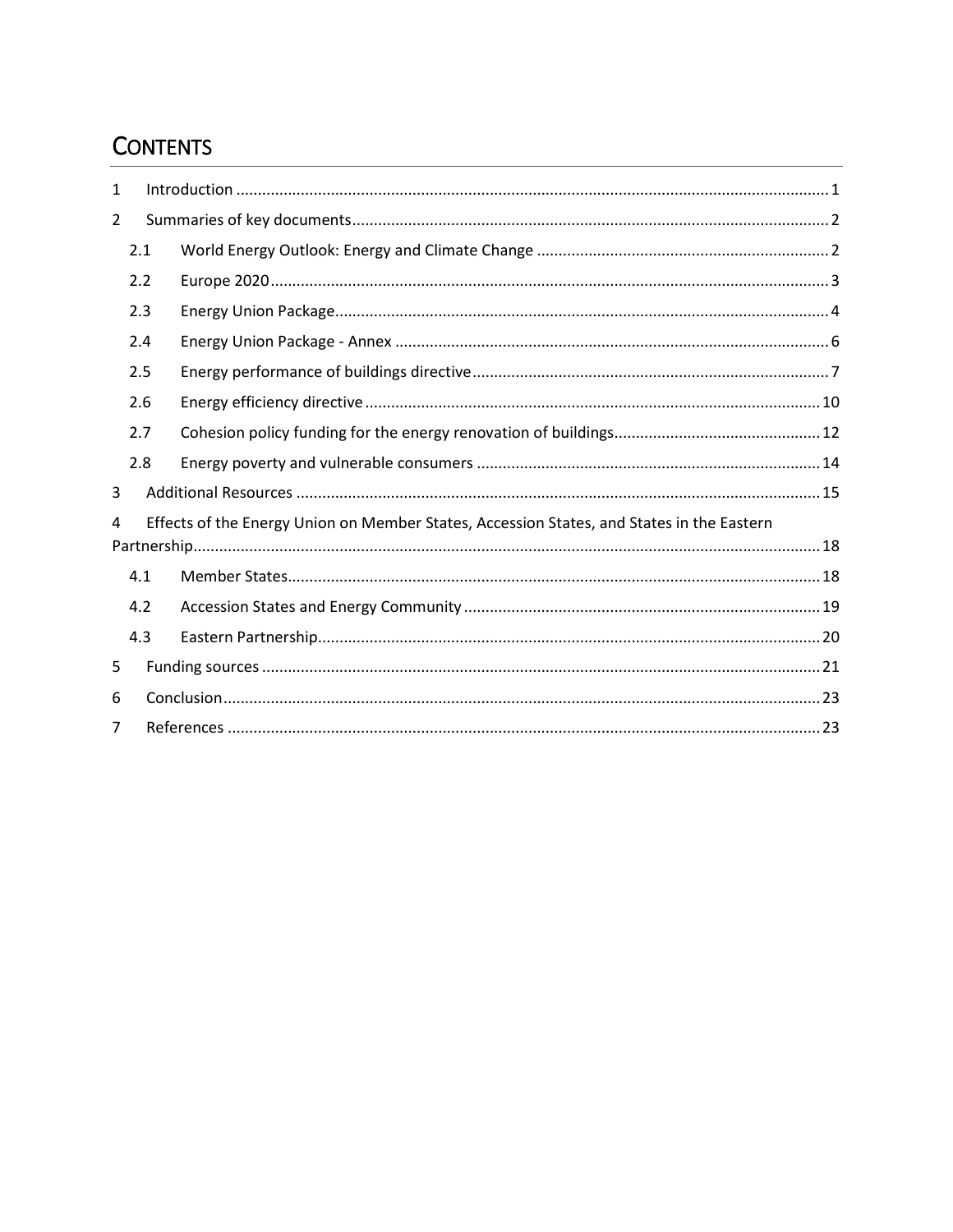# <span id="page-3-0"></span>1 INTRODUCTION

The European Union's energy use is, in more than one respect, a double edged sword. In 2014, the EU was the world's largest economy<sup>1</sup> with the third highest energy consumption.<sup>2</sup> However, this prosperity does not come without significant costs. Rising levels of atmospheric greenhouse gases generated by human activity are causing devastating environmental changes across the planet. Additionally, the international market for energy has become increasingly convoluted. Developing nations are driving up the demand for fuel and energy supplying nations are increasingly using their resource oligopolies to influence global affairs. Because of this, the leaders of the EU have sought the necessary steps to mitigate these dangers by improving their countries' energy efficiency and promoting renewable energy production.

On the 25<sup>th</sup> of February, 2015 the European Union took a historic step forward in this endeavor when the Directorate General for Energy launched the Energy Union, a strategic framework designed to benefit the European Union in five key dimensions. These are:

- Energy security, solidarity and trust
- A fully integrated European energy market
- Energy efficiency contributing to moderation of demand
- Decarbonizing the economy
- Research, Innovation and Competitiveness

The Energy Union will affect not only the European Union, but the rest of Europe as well. This report will investigate and summarize how the Energy Union will impact residential energy efficiency for three country classifications: EU Member States, EU Accession States, and Eastern Partnership States. Residential energy efficiency is a crucial topic for the Energy Union as residential housing continues to be a major source of energy consumption in the EU. This falls directly in line with Habitat for Humanity's international mission of advancing residential energy efficiency.

The report is the final deliverable of the academic year 2015/2016 Policy Lab at Central European University. It is structured as follows. Chapter 2 summarizes eight key documents connected to the Energy Union that were agreed upon in the Policy Lab's Terms of Reference. Chapter 3 lists additional online sources identified during the creation of this report that may be relevant for HFHI's advocacy. Chapter 4 gives a brief overview of how the Energy Union will affect EU Member States, EU Accession States, and Eastern Partnership States. Chapter 5 describes funding sources for the energy efficiency renovation of housing stock made available in the context of the Energy Union. Chapter 6 concludes with some final remarks. References to the sources used in the report can be found in chapter 7.

Habitat for Humanity being one of the leading advocates for advancing residential energy efficiency, we hope that this report will both clarify and focus Habitat for Humanity's advocacy work in this new Energy Union Europe.

 $\overline{\phantom{a}}$ 

<sup>&</sup>lt;sup>1</sup> According to the World Bank.

<sup>2</sup> According to the CIA's 2009 World Factbook.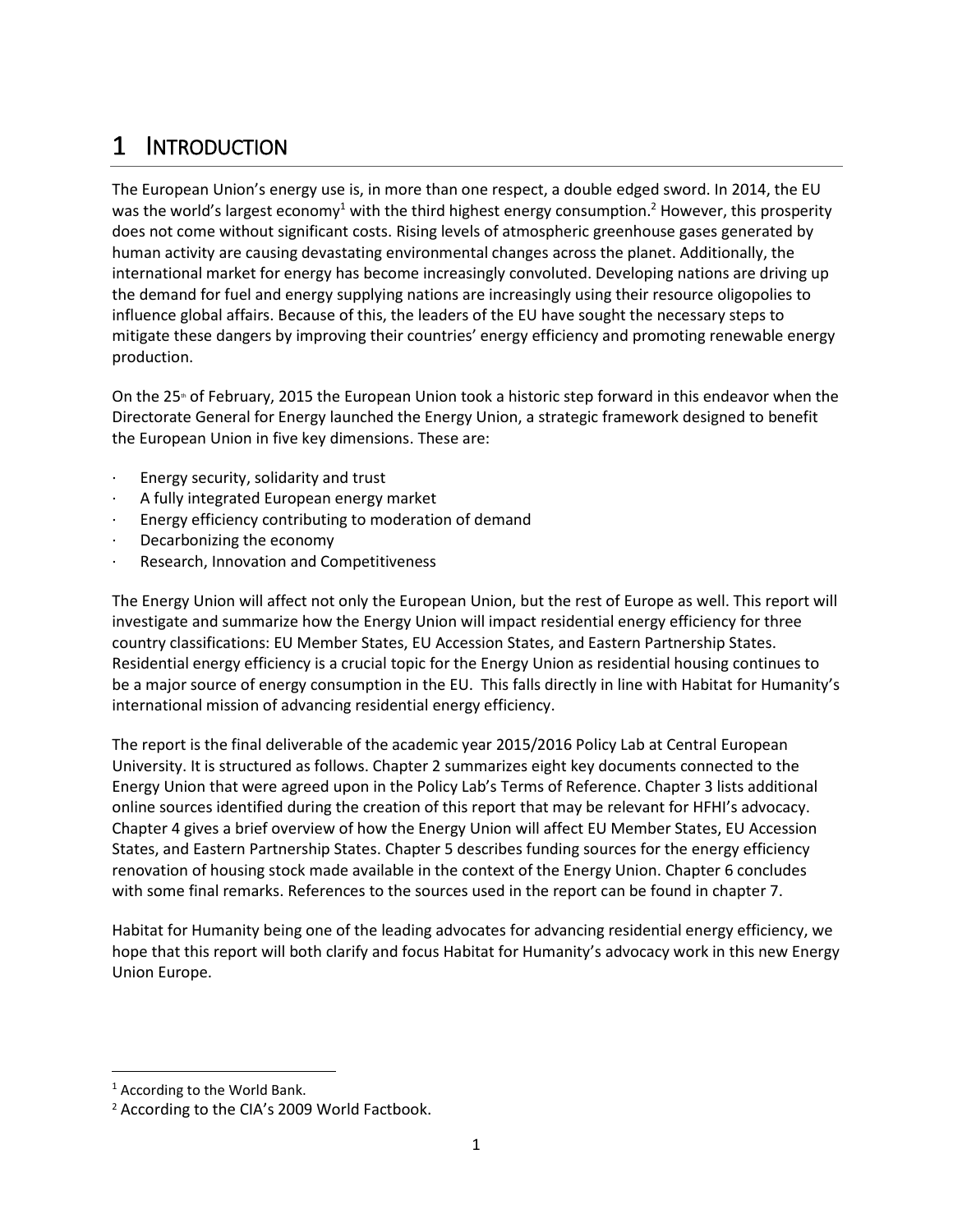# <span id="page-4-0"></span>2 SUMMARIES OF KEY DOCUMENTS

This section contains the summaries of the key documents specified in the Terms of Reference:

- 1. World Energy Outlook: Energy and Climate Change
- 2. Europe 2020
- 3. Energy Union Package
- 4. Energy Union Package Annex
- 5. Energy performance of buildings directive
- 6. Energy efficiency directive
- 7. Cohesion policy funding for the energy renovation of building
- 8. Energy Poverty

In the first document, the International Energy Agency gives an overview of the world's situation in terms of energy and climate change and the main challenges to be expected in this respect. The second document describes the EU's answer to these challenges through the Horizon 2020 strategy. The third and the fourth document are the core documents of the Energy Union. They outline what the Energy Union is and what the Commission plans in order to implement it. The fifth and the sixth document are the EU directives that will make the main elements of the Energy Union legally binding. In the seventh document, a technical guide, the Commission explains how cohesion policy funding can be used for the energy renovation of buildings. The eight document, finally, deals with a topic closely connected to the Energy Union: it outlines the main findings of a research initiative on energy poverty and vulnerable consumer in the EU.

# <span id="page-4-1"></span>2.1 WORLD ENERGY OUTLOOK: ENERGY AND CLIMATE CHANGE

Title of document: **[World Energy Outlook Special Report 2015: Energy and Climate Change](https://www.iea.org/publications/freepublications/publication/weo-2015-special-report-energy-climate-change.html)** Type of document: **Policy Report** Publication date: **2015** Publisher: **International Energy Agency**  Intended audience: **General**

As part of its 2030 framework, the European Union (EU) has set the ambitious goals of consistently reducing its emission of greenhouses gasses (GHG) over the next 35 years. To achieve this, the union will improve its energy efficiency while substituting its GHG emitting energy sources with renewables, such as wind, solar, etc. Currently, the EU is on track to meet its initial goal of a 20% GHG reduction by 2020, in relation to 1990 levels. Thus far, this target has not had an overly negative impact on the economy, which has continued to grow, signaling that EU economic development is becoming less dependent on fossil fuels. Both these factors are important as the EU's ultimate goal is an 80% decrease in GHG emissions by 2050.

#### **Power Sector**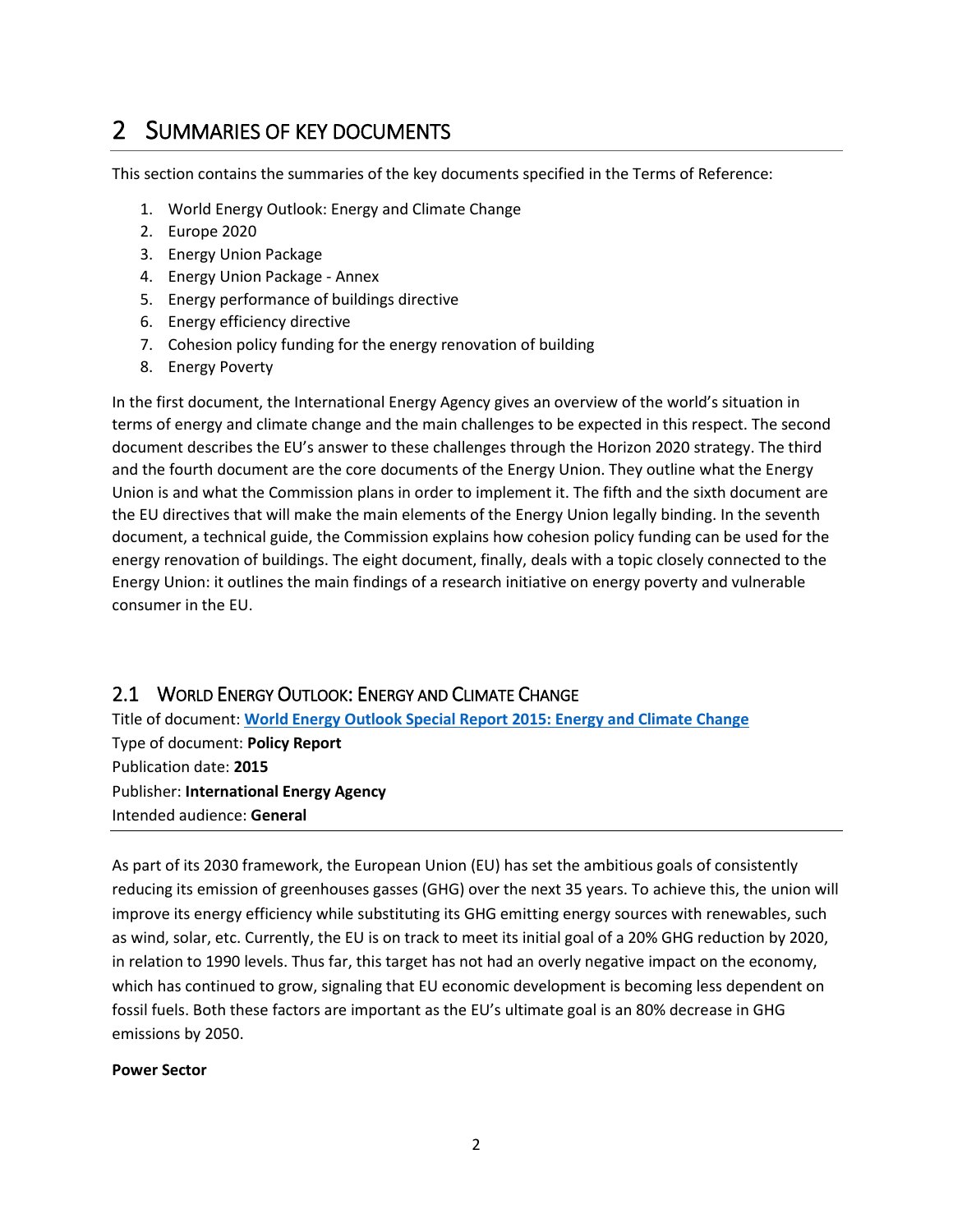Based on leading predictions of how the EU's energy needs will evolve over the next 15 years,it is expected that residential and service sectors will expand their consumption of energy while industrial energy demands will decrease. Based on these forecasts, it is expected that overall EU energy demand will have grown by 10% in 2030. Accompanying this evolution in energy demand, the EU will also experience a revolution in energy production. Demand for coal-fired energy will drastically decrease, by nearly 40%, while gas-fired energy production will grow by a third. Most significantly, renewable energy will generate half of the EU's energy capacity. Ultimately, despite the increased demand for electricity, the EU will have cut its GHG production by 2030.

#### **End-use sectors**

The energy needs of the end-user sector (consumers of final goods or services not involved in the production or distribution) will progress over the next 15 years. Energy demand from this sector is expected to decline by 6% while also reducing its GHG discharge by 20%. This decrease in GHG will come about thanks to stricter fuel economy standards and increased access to alternative fuel sources, such as biofuels and renewable electricity. However, costly initial investment and uncertainty surrounding biofuel sustainability drastically hinder this transition. Because of this, the transportation industry will continue to be reliant on oil.

Improving building and industry energy efficiency is a vital part of the EU's plan to achieve their GHG reduction plans. There are a variety of methods to reach this end, from installing LED lights to upgraded heaters, electric motors, fans, etc. Building owners and managers will be encouraged to adopt this improved technology thanks to the Energy Efficiency Directive (EED) and the Energy Performance of Buildings Directive, both of which seek to reduce energy consumption of these two sectors.

#### **Investment**

Over the next 15 years, the EU expects to invest \$150 billion to improve end-user energy efficiency. Half of this sum will be devoted to upgrading transportation, with buildings receiving the second largest part to enhance their heating and cooling plus other electrical appliances. However, at the country-level, EU member states are expected to only periodically provide funding for renewable/efficient energy projects over the foreseeable future.

### <span id="page-5-0"></span>2.2 EUROPE 2020

Name of document: **EUROPE 2020 - [A strategy for smart, sustainable and inclusive growth](http://eur-lex.europa.eu/legal-content/EN/TXT/?uri=celex:52010DC2020)  [\(COM/2010/2020 final\)](http://eur-lex.europa.eu/legal-content/EN/TXT/?uri=celex:52010DC2020)** Type of document: **Communication from the Commission** Publication date: **3.3.2010** Publisher: **European Commission**

The Europe 2020 strategy was adopted in 2010 with the goal to achieve sustainable growth through collective action by combating global challenges at EU level. It serves as a basis for the Europe 2030 and Europe 2050 strategies, which were adopted later. It lays out the common vision of a social market economy for the European Union. There are three main priorities: smart growth, sustainable growth, and inclusive growth. Sustainable growth is defined as the promotion of the resource efficient economy.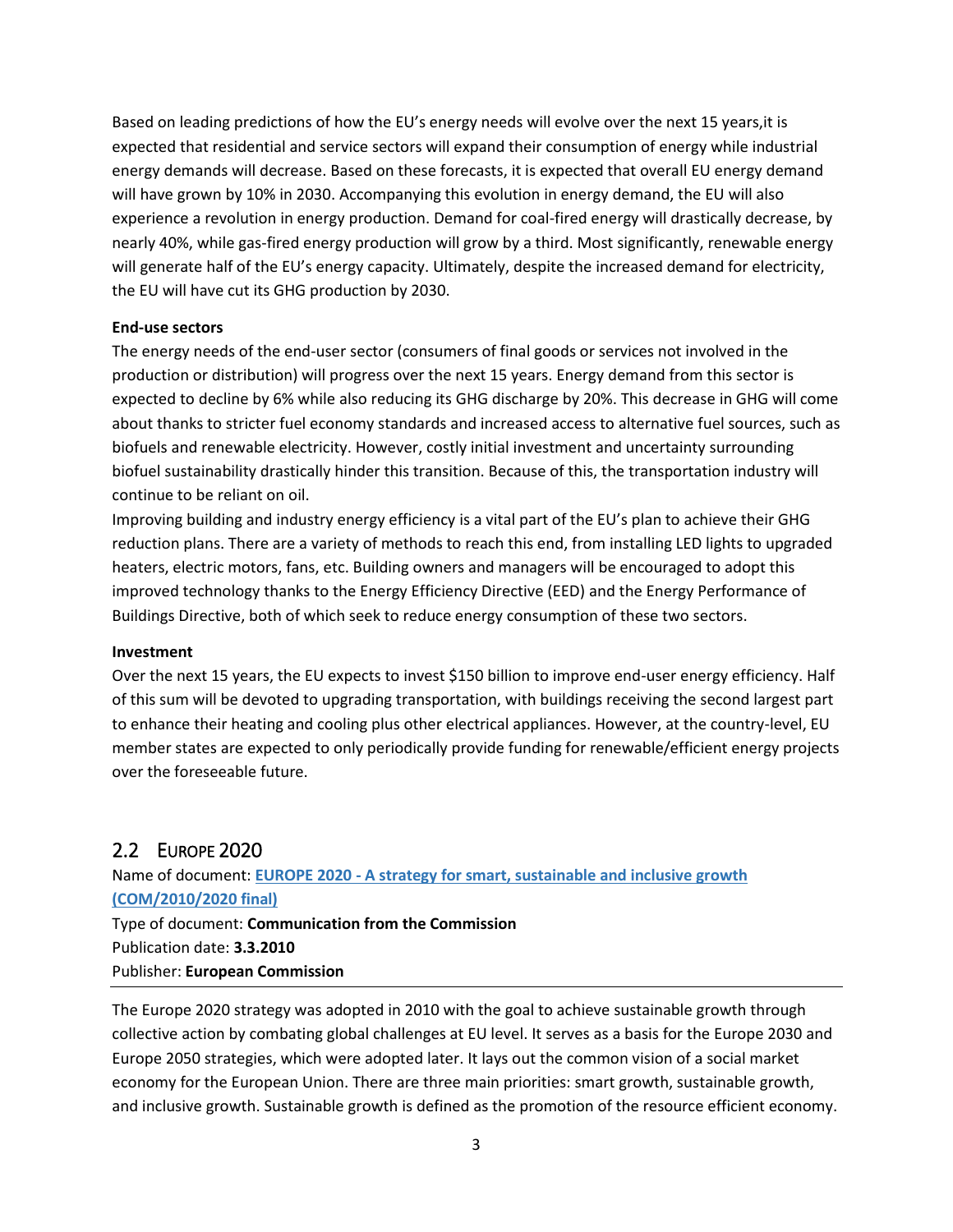It sets out the following headline targets: employment of at least 75% of the total population, research and development investments amounting to 3% of GDP, and a restatement of the 20/20/20 Targets among others, namely to reduce "greenhouse gas emissions by at least 20% compared to 1990 levels [...], to increase the share of renewable energy sources the final energy consumption to 20%, to increase energy efficiency by 20%, and to target a reduction of poverty".

In order to achieve these goals, Member States should tailor the Strategy to the existing set of conditions with assistance from the Commission. Among the Commission's flagship themes to reinforce the growth are the *innovation union, youth on the move, a digital agenda for Europe, resource efficient Europe, an industrial policy for the globalization era, an agenda for new skills and jobs, and the <i>European platform against poverty*. These initiatives are planned to be fulfilled using EU-level instruments. Two major pillars of the EU economic governance regarding Europe 2020 are the thematic approach encompassing the core themes mentioned above and country reporting. Country reporting will take the form of 'country-specific recommendations' to help member states create and maintain strategies for sustainable growth with an adequate use of public financing.

#### **The role of EU institutions:**

*European Council:* has the ownership of the strategy. *Commission:* monitors progress and facilitates policy exchange. Parliament: mobilizes citizens and acts as a co-legislator of the proposal.

#### **The role of national and local authorities:**

National and local authorities are expected to work towards the implementation of the targets in partnership with parliaments as well as with representatives of civil society. Under the flagship initiative *resource efficient Europe*, the Commission will assist the adoption and implementation of a revised Energy Efficiency Action Plan and work on the promotion of resource efficiency by supporting households and small and medium sized enterprises. Support will be provided through structural and other funds. At the same time Member States are required to provide incentives for energy savings. More importantly, Member States shall reduce energy use by applying building performance standards, market-based instruments, and appropriate regulations. Member States are also encouraged to invest in the energy efficiency of public buildings using structural funds.

# <span id="page-6-0"></span>2.3 ENERGY UNION PACKAGE

Title of document: **Energy Union Package - [A Framework Strategy for a Resilient Energy Union with a](http://eur-lex.europa.eu/resource.html?uri=cellar:1bd46c90-bdd4-11e4-bbe1-01aa75ed71a1.0001.03/DOC_1&format=PDF)  [Forward-Looking Climate Change Policy](http://eur-lex.europa.eu/resource.html?uri=cellar:1bd46c90-bdd4-11e4-bbe1-01aa75ed71a1.0001.03/DOC_1&format=PDF)**

Type of document: **Communication from the Commission**

Publication date**: 25.2.2015**

Publisher: **European Commission**

Intended audience: **European Parliament, the Council, the European Economic and Social Committee, the Committee of the Regions, and the European Investment Bank**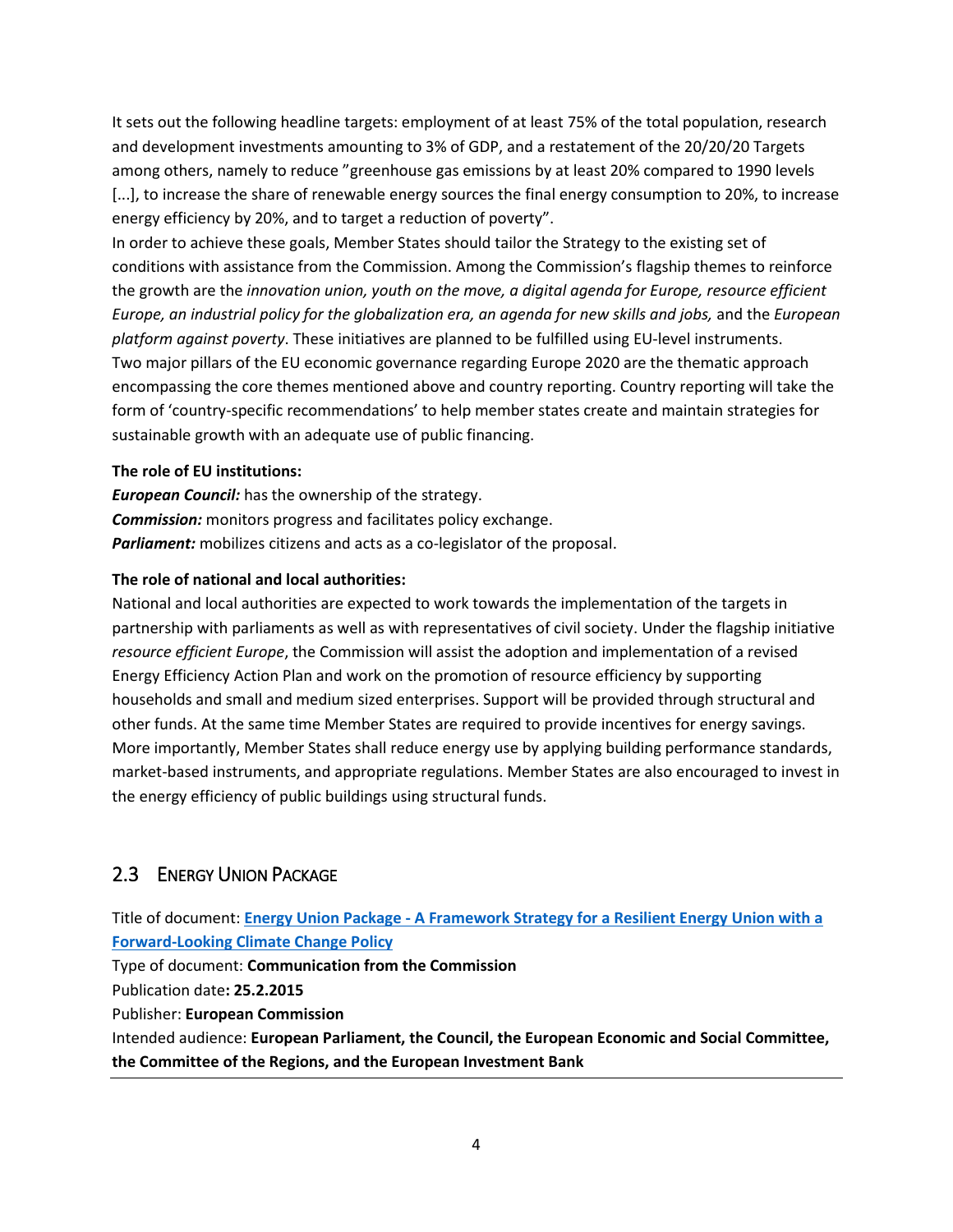The official Energy Union Communication from the Commission explains (1) why the EU needs the Energy Union, (2) which dimensions the Energy Union strategy should consist of, and (3) how the Energy Union is going to be governed and implemented. It is a rather wordy document with few definite actions proposed. More concrete steps the Energy Union Action Plan consists of are outlined in the Annex to the Energy Union Package, which is summarized below.

#### **Why do we need an Energy Union**

Energy Union is aimed at pursuing "an ambitious climate policy at its core is to give EU consumers households and businesses - secure, sustainable, competitive and affordable energy."**<sup>3</sup>** The principal idea is to put citizens in the center of the energy transition, so that they could "benefit from new technologies to reduce their bills (and) participate actively in the market".**<sup>4</sup>** Protection of vulnerable consumers is the other important goal of the Energy Union. This document warns that "If [the EU] continues on the present path, the unavoidable challenge of shifting to a low-carbon economy will be made harder by the economic, social and environmental costs of having fragmented national energy markets."<sup>5</sup>

#### **The five dimensions of the Energy Union**

The Energy Union strategy consists of "five mutually-reinforcing and closely interrelated dimensions designed to bring greater energy security, sustainability and competitiveness"<sup>6</sup>:

- (1) Energy security, solidarity and trust;
- (2) A fully integrated European energy market;
- (3) Energy efficiency contributing to moderation of demand;
- (4) Decarbonising the economy, and
- (5) Research, Innovation and Competitiveness.

The section below outline the most important points in the dimensions relevant to this report.

The dimension **Energy security, solidarity and trust, Decarbonising the economy, and Research, Innovation and Competitiveness** are not directly relevant for this report as they are not directly related to housing focus outlined in the Terms of Reference.

#### **(1) A fully integrated European energy market<sup>7</sup>**

First of all, the "Commission will seek the phasing-out of below cost regulated prices through the competition and economic governance frameworks" In doing so, "Member States need to propose a mechanism to protect vulnerable consumers." These mechanism "could preferably be provided through the general welfare system" or through the energy market, for example through schemes such as "a solidarity tariff or as a discount on energy bills."

l

 $3$  All on page 2.

<sup>4</sup> All on page 2.

<sup>5</sup> Page 3.

<sup>&</sup>lt;sup>6</sup> Page 4.

 $<sup>7</sup>$  All on page 12.</sup>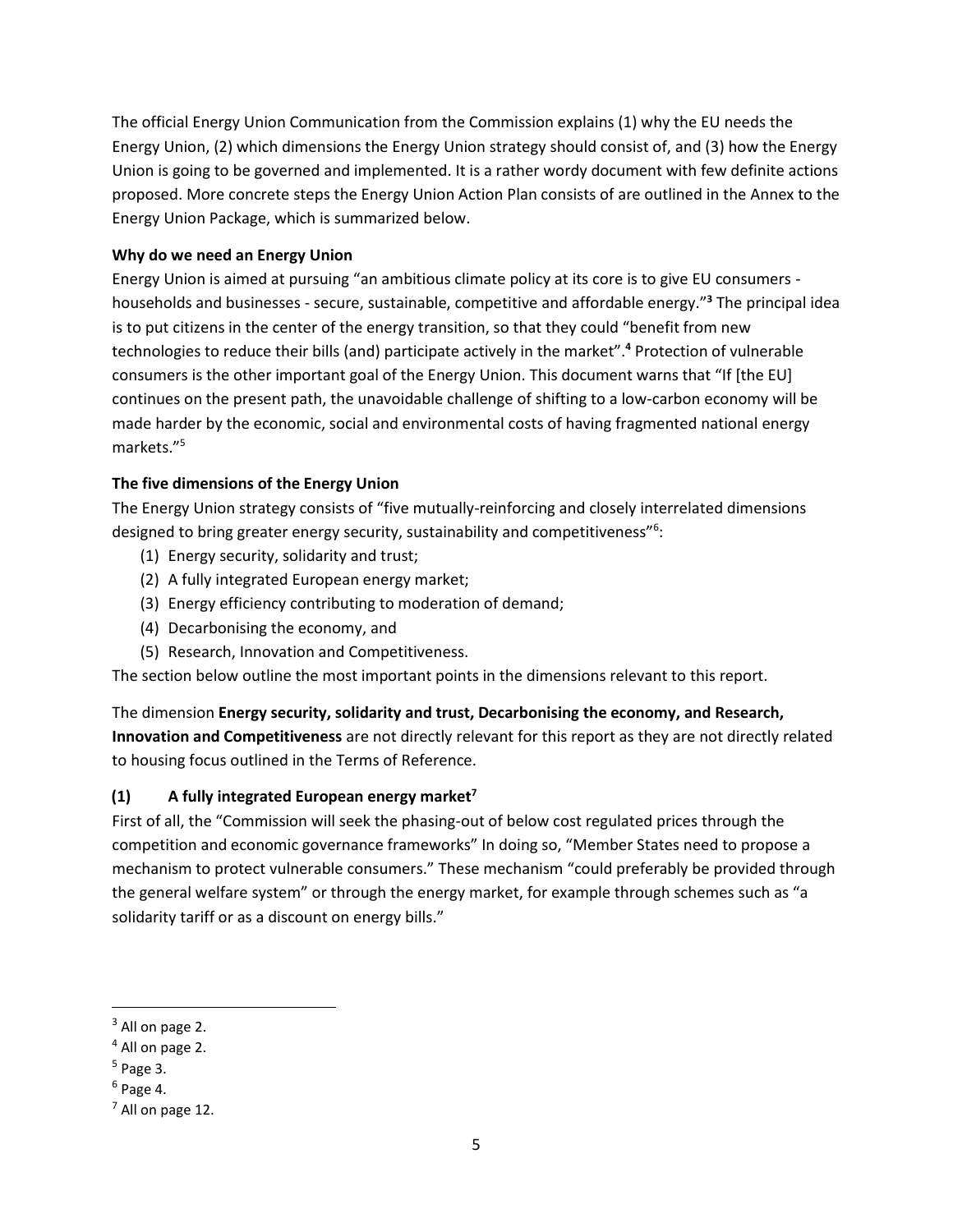Another important point is that the "Commission will continue to push for standardisation and to support the national roll-out of smart meters."<sup>8</sup> Since smart meters require and facilitate the measurement of the energy consumption of separate households, this point could be used as an argument for the energy efficiency renovation of condominiums and other forms of multi-family dwelling.

#### **(2) Energy efficiency contributing to moderation of demand<sup>9</sup>**

To increase the energy efficiency in the buildings sector, actions "by Member States, particularly at the local and regional levels, are needed to exploit the energy efficiency potential of buildings." When it comes to financing the required actions, the "Commission will support ways to simplify access to existing financing and offer 'off-the-shelf' financing templates for financial instruments […], promote new financing schemes based on risk and revenue sharing, develop new financing techniques and support in terms of technical assistance." In this context, the "European Fund for Strategic Investments provides an opportunity to leverage major investments in renovating buildings."

#### **The Energy Union in fifteen action points<sup>10</sup>**

The document sets out fifteen action points, which are crucial for achieving the Energy Union targets. The fifth, the eighth, and the tenth action point are particularly important for HFHI because they either affect vulnerable citizens and consumers or the energy efficiency of buildings – both topics that are important for HFHI's mission. The fifth action point promises to create "a seamless internal energy market that benefits citizens." The eighth point concerns greater transparency on energy costs and prices: "At the national and local levels, action should be taken to protect vulnerable consumers through social policies." The tenth point explains that building "have huge potential for energy efficiency gains." That is why the "Commission will develop a 'Smart Financing for Smart Buildings' Initiative to make existing buildings more energy-efficient, facilitating access to existing funding instruments" and why the "Commission will propose a strategy to facilitate investment in heating and cooling."

### <span id="page-8-0"></span>2.4 ENERGY UNION PACKAGE - ANNEX

Title of document: **Energy Union Package – Annex – [Roadmap for the Energy Union](http://eur-lex.europa.eu/resource.html?uri=cellar:ebdf266c-8eab-11e5-983e-01aa75ed71a1.0008.03/DOC_3&format=HTML&lang=EN&parentUrn=CELEX:52015DC0572) [\(original version\)](http://eur-lex.europa.eu/resource.html?uri=cellar:1bd46c90-bdd4-11e4-bbe1-01aa75ed71a1.0001.03/DOC_2&format=PDF)** Type of document: **Communication from the Commission** Publication date**: 25.2.2015 (updated on 18.11.2015)** Publisher: **European Commission** Intended audience: **European Parliament, the Council, the European Economic and Social Committee, the Committee of the Regions, and the European Investment Bank**

*This summary is based on the updated version of the document, found under the link above.*

 $\overline{\phantom{a}}$ 

<sup>8</sup> Page 11.

 $9$  All on page 13.

 $10$  All on page 20.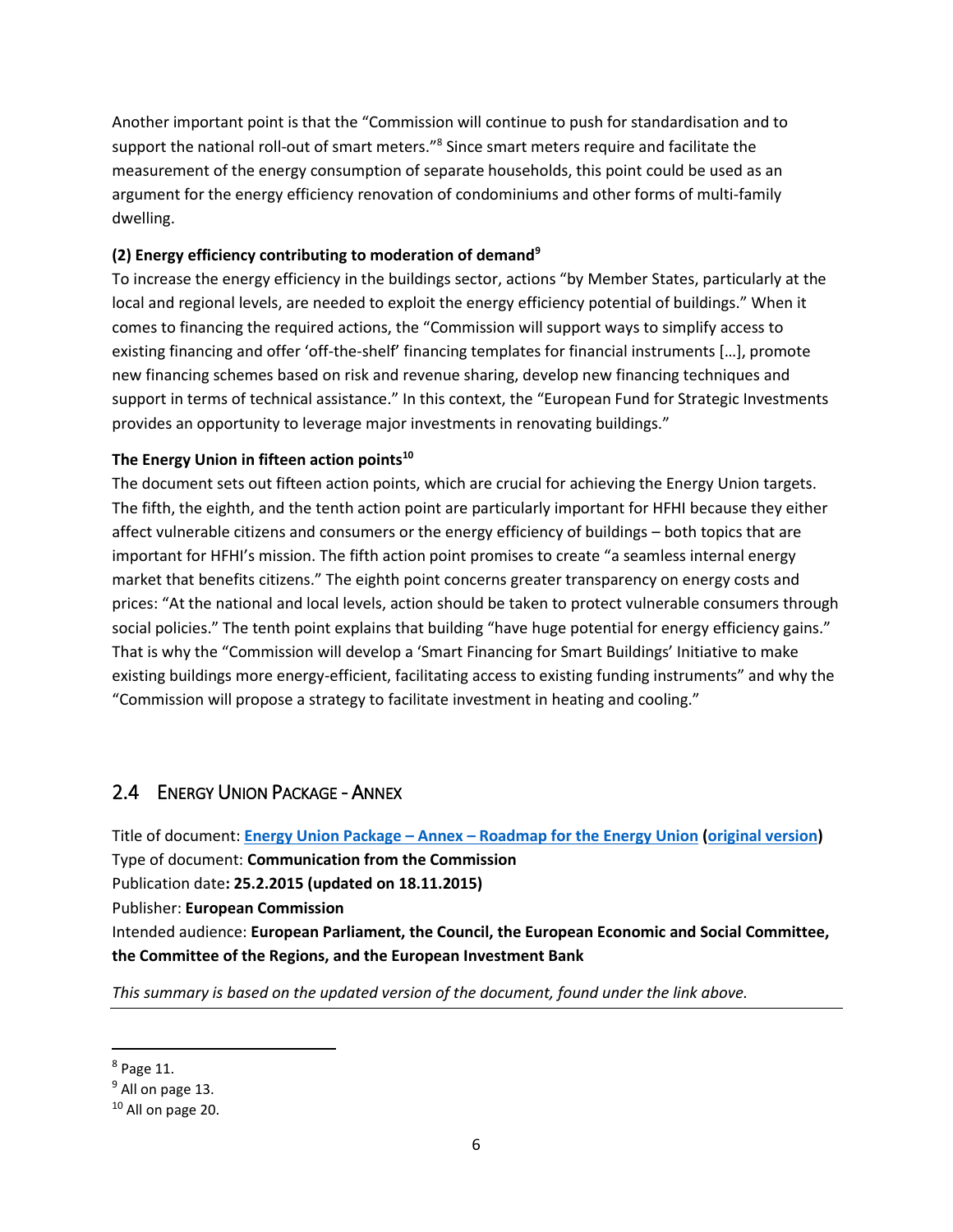The roadmap for the Energy Union outlines the actions foreseen for implementing the Energy Union, the responsible parties, and the expected timetable. All relevant points are summarized below.

Regarding the **energy retail sector**, the Commission and the Member States plan a new deal for energy consumers. This deal should empower the consumers by deploying Demand Side Response and the use of smart technologies. In addition, regulated prices should be phased out, flanked by measures to protect vulnerable consumers. The communication on the deal was published i[n 2015.](https://ec.europa.eu/energy/sites/ener/files/documents/1_EN_ACT_part1_v8.pdf) Legislative proposals are expected to follow.

When it comes to **energy efficiency measures**, reviews of the Energy Efficiency Directive and the Directive on Energy Performance of Buildings, including the Smart Finance for Smart Buildings initiative, are planned for 2016. (An inception impact assessment of the reviews has already bee[n published.](http://ec.europa.eu/smart-regulation/roadmaps/docs/2016_ener_001_epbd_smart_buildings_en.pdf)) A strengthening of the targeted use of financial instruments to support investments in energy efficiency is expected from 2015 onwards. [\(This](https://ec.europa.eu/energy/en/topics/energy-efficiency/financing-energy-efficiency) EU Commission website provides on up-to-date overview of the EU funding schemes for energy efficiency.)

In terms of **heating and cooling**, the EU strategy for Heating and Cooling is foreseen for 2016. It will concern the contribution from heating and cooling in carrying out the EU's energy and climate objectives.

As a **cross-cut measure,** the review of the Guidelines on State aid for environmental protection and energy is scheduled for 2017-2019. In addition, the Commission plans to provide data, analysis and intelligence for the Energy Union in 2016. The goal is an initiative pooling to make accessible all relevant knowledge in the Commission and Member States.

# <span id="page-9-0"></span>2.5 ENERGY PERFORMANCE OF BUILDINGS DIRECTIVE

Name of document**: [DIRECTIVE 2010/31/EU OF THE EUROPEAN PARLIAMENT AND OF THE COUNCIL of](http://eur-lex.europa.eu/LexUriServ/LexUriServ.do?uri=OJ:L:2010:153:0013:0035:EN:PDF)  [19 May 2010 on the energy performance of buildings](http://eur-lex.europa.eu/LexUriServ/LexUriServ.do?uri=OJ:L:2010:153:0013:0035:EN:PDF)** Type of document: **Directive of the European Union** Publication date: **19.05.2010** Publisher**: Official Journal of the European Union**

The **European Buildings Performance Directive** is one of the two main legislation pieces of the EU on the common energy policy. The Directive is a basis for additional legal documents of the EU on the topic issued after 2010 (se[e list from EuroLex\)](http://eur-lex.europa.eu/search.html?LB=32010L0031&qid=1458911632728&SELECT=LB_DISPLAY&DTS_DOM=ALL&type=advanced&lang=en&SUBDOM_INIT=ALL_ALL&DTS_SUBDOM=ALL_ALL). It was adopted by the European Parliament and the Council in May 2010. It is expected to be amended in late 2016. The provisions of this document are obligatory for EU Member States (MS) to fulfill: the Directive sets minimum requirements for MS and assigns roles in implementation and monitoring processes to the respective EU institutions and MS.

Its overarching goal is to improve "the energy performance of buildings within the EU, taking into account outdoor climatic and local conditions, as well as indoor climate requirements and costeffectiveness." *(Article 1)*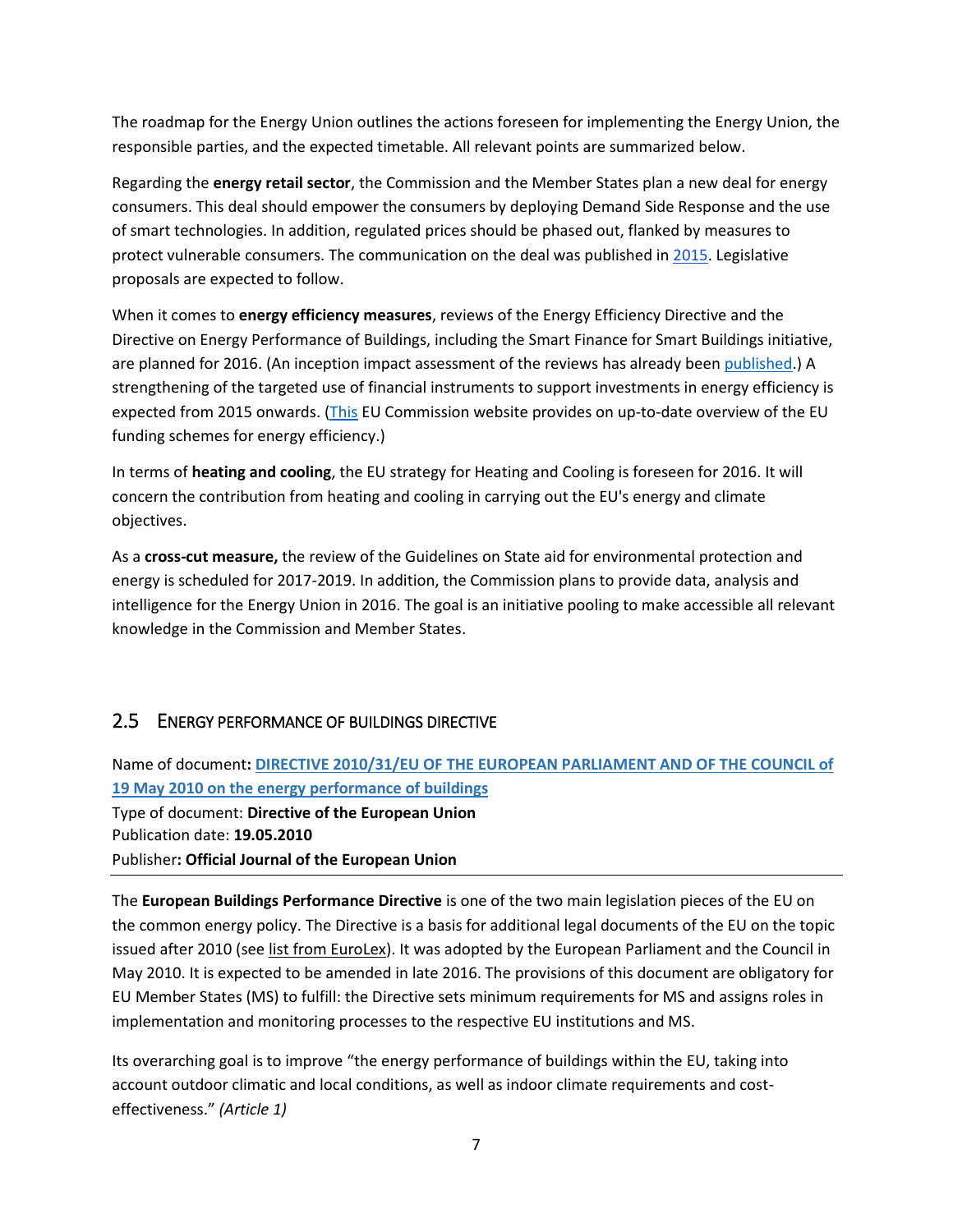The **main objectives** of the Directive are:

- 1) To establish the "inspection schemes for heating and air conditioning systems or put in place measures with equivalent effect."
- 2) To ensure that all new buildings in the EU are 'nearly zero energy buildings' (NZEB) by the end of 2020 (all new public buildings by the end of 2018). The idea of 'nearly zero energy buildings' along with the 'cost-optimal method' (which will be discussed later in this report) was introduced in 2011 around the EU discussions on how to support the implementation of the EPBD into the national legislations. The nearly zero energy performance requirements for new buildings were expected to be included into the national action plans. Even though the targets may differ, some of the elements such as the definition of NZEBs, numerical indicators for primary energy use (in kWh/m2 per year), intermediate targets by 2015, etc. should be reflected in national regulations.<sup>11</sup>
- 3) To adopt "minimum energy performance requirements for new buildings, for the major renovation of buildings, and for the replacement or retrofit of building elements (heating and cooling systems, roofs, walls, etc.)" by the MS. That means that new buildings in all MS should meet such requirements, which must be calculated according to a comparative methodology framework for determining cost-optimal levels, set out by the European Commission. Therefore, such requirements may differ from state to state.<sup>12</sup>
- 4) To require buildings to have energy performance certificates and to adopt policies for regular independent inspections and control systems.
- 5) To set out lists of financial measures on the national level to support the energy efficiency of buildings.

#### **Most relevant articles:**

l

*(Article 3)* MS "shall apply a methodology for calculating the energy performance of buildings in accordance with the common general framework (...) at national or regional level." (See [ANNEX I\)](http://eur-lex.europa.eu/legal-content/EN/ALL/;ELX_SESSIONID=FZMjThLLzfxmmMCQGp2Y1s2d3TjwtD8QS3pqdkhXZbwqGwlgY9KN!2064651424?uri=CELEX:32010L0031).

(*Article 4*) MS "shall take the necessary measures to ensure that minimum energy performance requirements for buildings or building units are set with a view to achieving cost-optimal levels."

Though, they may not be applied to "residential buildings which are used or intended to be used for either less than four months of the year or, alternatively, for a limited annual time of use and with an expected energy consumption of less than 25 % of what would be the result of all-year use" (paragraph 2, d).

As mentioned above, the European Commission designed a calculation methodology for cost-optimal levels, which are defined as "the energy performance level which leads to the lowest cost during the estimated economic lifecycle" (Article 2.14). The framework itself was adopted in 2012 by the Commission. Basically, it requires MS to define reference buildings and the energy efficiency measures that were undertaken, and then to assess other building needs and calculate costs accordingly.<sup>13</sup> This

 $11$  Ecofys, Politecnico di Milano / eERG, University of Wuppertal, (2013).

<sup>&</sup>lt;sup>12</sup> European Council for an Energy Efficient Economy, (2011).

<sup>&</sup>lt;sup>13</sup> Concerted Action of Energy Performance of Buildings, (2013).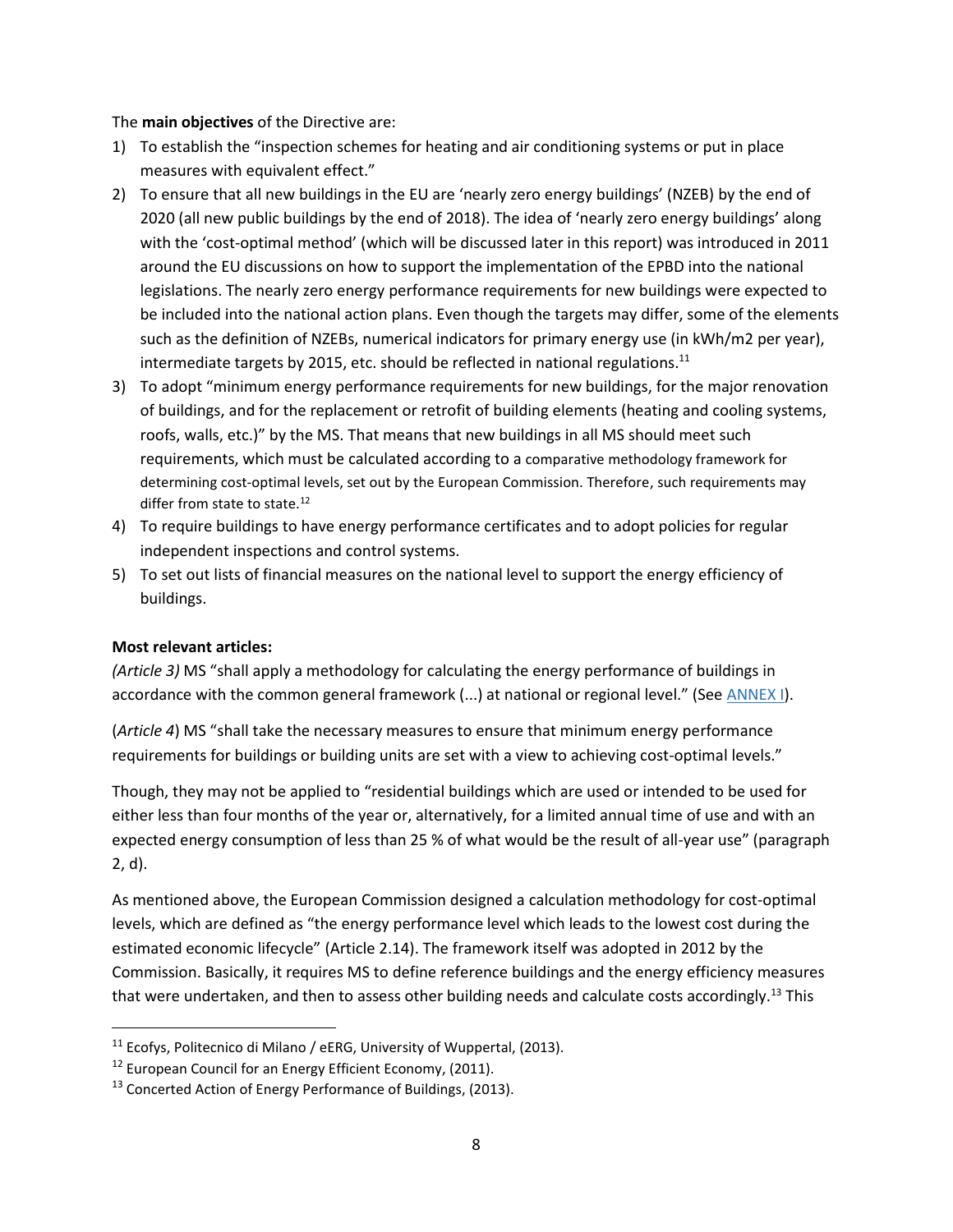approach aimed at differentiating the measures used in the MS to address the energy performance of buildings requirements, so that MS have flexibility according to their specific needs and capabilities. However, it also led to a situation where it is nearly impossible to compare the energy efficiency requirements across Member States.

#### *(Articles 6, 7)* **New and existing buildings**

While new buildings are required to "meet the minimum energy performance requirements", existing buildings shall "undergo major renovation, the energy performance of the building or the renovated part thereof is upgraded in order to meet minimum energy performance requirements set in accordance with Article 4 in so far as this is technically, functionally and economically feasible."

#### *(Article 9)* **Nearly zero-energy buildings & National Action Plans**

MS are expected to ensure that all new buildings are nearly zero-energy buildings by 31 December 2020 and that "after 31 December 2018, new buildings occupied and owned by public authorities are nearly zero-energy buildings". To reach these goals, MS shall create and implement National Action Plans.

#### *(Article 10)* **Financial incentives and market barriers**

MS are expected to сreate and update the National Action Plans on the three-year basis and to list financial measures that could be implemented on the national level. "The Commission shall, where appropriate, assist upon request Member States in setting up national or regional financial support programmes with the aim of increasing energy efficiency in buildings, especially of existing buildings, by supporting the exchange of best practice between the responsible national or regional authorities or bodies" (paragraph 4). This article also discusses the possibility of financial programs at EU level by implementing multiannual financial framework.

#### *(Article 11)* **Energy performance certificates**

MS "shall lay down the necessary measures to establish a system of certification of the energy performance of buildings. The energy performance certificate shall include the energy performance of a building and reference values such as minimum energy performance requirements in order to make it possible for owners or tenants of the building or building unit to compare and assess its energy performance."

#### *(Article 20)* **Information**

MS "shall take the necessary measures to inform the owners or tenants of buildings or building units of the different methods and practices that serve to enhance energy performance."

"The Commission should lay down a comparative methodology framework for calculating cost-optimal levels of minimum energy performance requirements. Member States should use this framework to compare the results with the minimum energy performance requirements which they have adopted."

#### *(Article 28)* **Transposition**

MS "shall adopt and publish, by 9 July 2012 at the latest, the laws, regulations and administrative provisions necessary to comply with Articles 2 to 18, and with Articles 20 and 27."

#### **General comments:**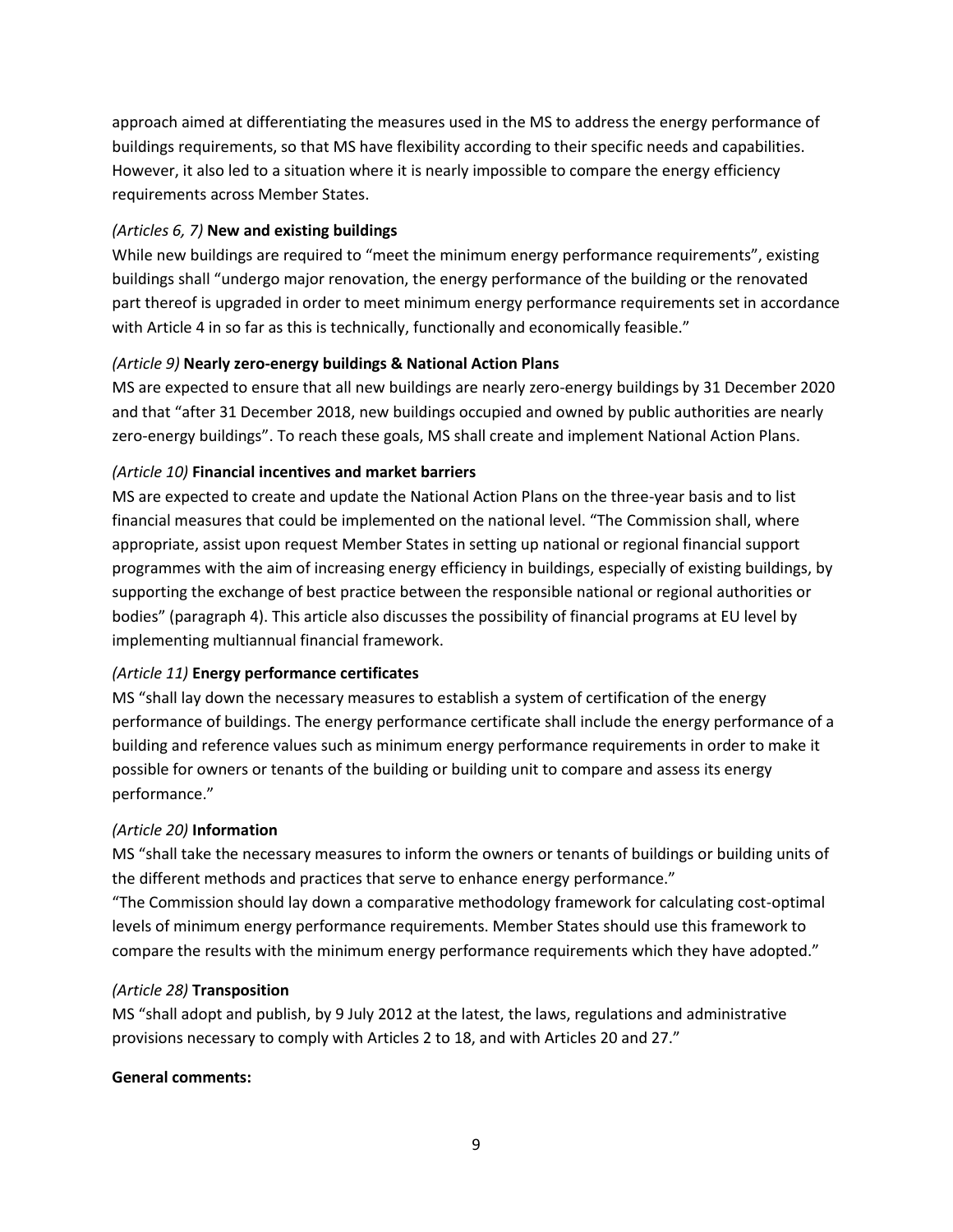The EPBD has had major effects on the energy efficiency policies in Member States and the contracting parties of the Energy Community. New coordinated solutions to address problems related to the energy performance of buildings were found on the national levels. However, several challenges occurred during their implementation. Even though MS used the same units together with the cost-optimal approach, energy requirements differ significantly across the European Union. Another important issue is the lack of awareness of national and regional authorities of financial mechanisms and opportunities. The gap between the banking sector and national authorities as well as energy experts remains one of the biggest obstacles to the implementation of the regulations.<sup>14</sup> All in all, the issue of general compliance with the requirements was the main challenge during the first phases of the implementation of the Directive and it is expected to be addressed further in the revised version of the EPBD in 2016.

# <span id="page-12-0"></span>2.6 ENERGY EFFICIENCY DIRECTIVE

Title of document**: [Directive 2012/27/EU of the European Parliament and of the Council of 25](http://eur-lex.europa.eu/LexUriServ/LexUriServ.do?uri=OJ:L:2012:315:0001:0056:en:PDF) October [2012 on energy efficiency](http://eur-lex.europa.eu/LexUriServ/LexUriServ.do?uri=OJ:L:2012:315:0001:0056:en:PDF)**

Type of document: **Directive of the European Union** Publication date: **25.10.2012** Publisher**: Official Journal of the European Union**

**Main goal:** A shift to a more energy-efficient economy in the European Union by decreasing primary energy consumption. By 2020, primary energy consumption should have been reduced by 20% (compared to 1990 levels).

**Objectives:** "… to update the Union's legal framework for energy efficiency with a Directive pursuing the overall objective of the energy efficiency target of saving 20 % of the Union's primary energy consumption by 2020, and of making further energy efficiency improvements after 2020."

#### **Member states obligations:**

l

**(3)** 'Member States are **required to set national targets** in close dialogue with the Commission and to indicate, in their National Reform Programmes, how they intend to achieve them.'

**(13) '**Member States should be able to take into account national circumstances affecting primary energy consumption.'

**(18) '…** should encourage municipalities and other public bodies to adopt integrated and sustainable energy efficiency plans with clear objectives, to involve citizens in their development and implementation and to adequately inform them about their content and progress in achieving objectives.'

**(64)** 'The obligation to transpose this Directive into national law should be limited to those provisions that represent a substantive change as compared with Directives 2004/8/EC and 2006/32/EC.'<sup>15</sup>

<sup>&</sup>lt;sup>14</sup> Concerted Action of the Energy Performance of Buildings, (2015).

<sup>&</sup>lt;sup>15</sup> Directive 2004/32/EC on the Promotion of Cogeneration based on useful Heat Demand in the Internal Energy Market and Directive 2006/32/EC on energy end-use efficiency and energy services.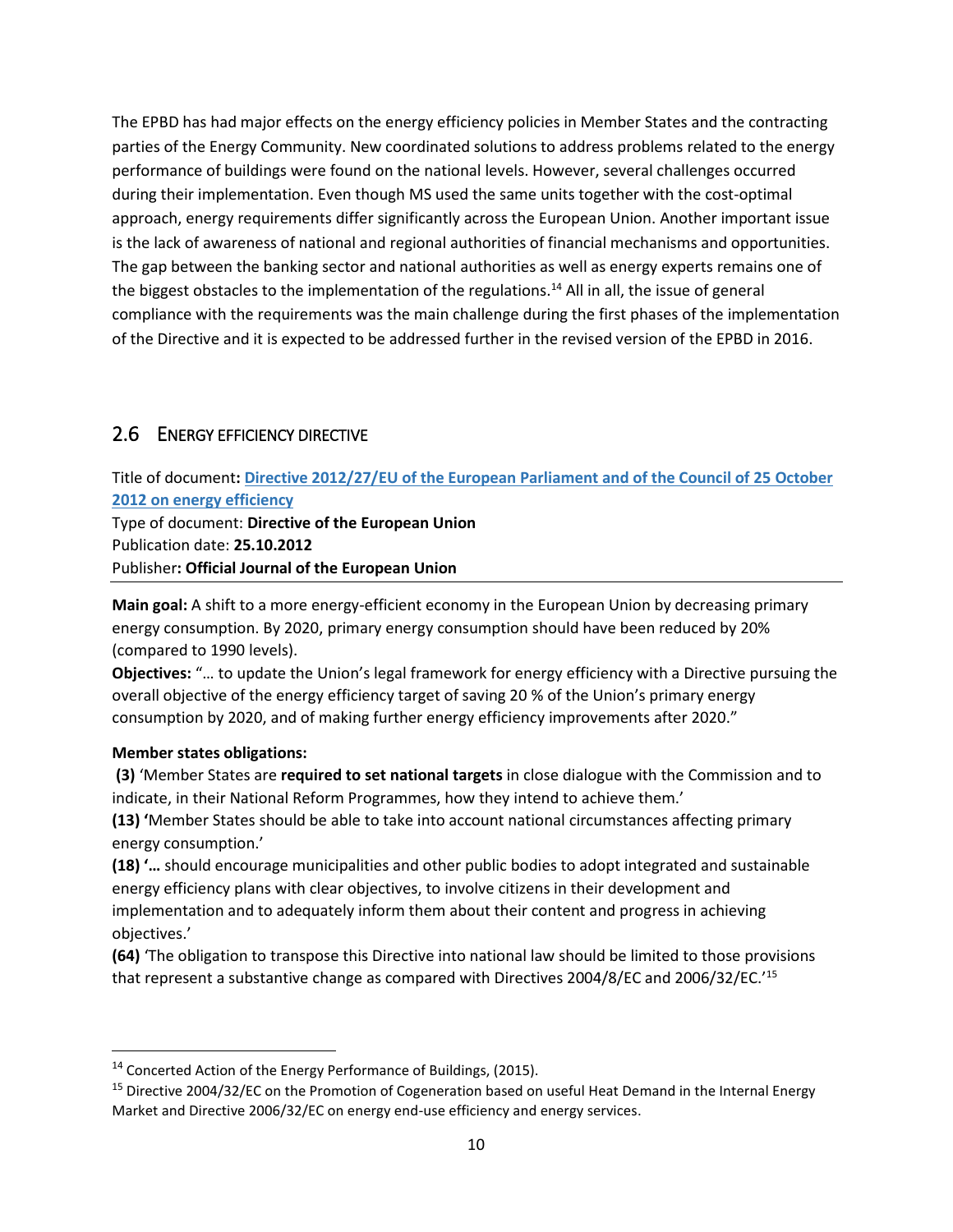**(Ch 2, Article 4)** 'Member States shall establish a long-term strategy for mobilising investment in the renovation of the national stock of residential and commercial buildings, both public and private. This strategy shall encompass: (a) an overview of the national building stock based, as appropriate, on statistical sampling; (b) identification of cost-effective approaches to renovations relevant to the building type and climatic zone; (c) policies and measures to stimulate cost-effective deep renovations of buildings, including staged deep renovations; (d) a forward-looking perspective to guide investment decisions of individuals, the construction industry and financial institutions; (e) an evidence-based estimate of expected energy savings and wider benefits.'

#### **Renovations:**

**(Ch 2, Article 5)** '… shall ensure that, as from 1 January 2014, **3 % of the total floor area of heated and/or cooled buildings owned and occupied by its central government is renovated each year** to meet at least the minimum energy performance requirements that it has set in application of Article 4 of Directive 2010/31/EU.'

**(17) '**The rate of building renovation needs to be increased, as the existing building stock represents the single biggest potential sector for energy savings**'.**

#### **Reporting to the European Commission:**

**(Ch 4, Article 24.1)** 'By 30 April each year as from 2013, Member States shall report on the progress achieved towards national energy efficiency targets, in accordance with Part 1 of Annex XIV. The report may form part of the National Reform Programmes referred to in Council Recommendation 2010/410/EU of 13 July 2010 on broad guidelines for the economic policies of the Member States and of the Union.'

**(Ch 4, Article 24.2)** 'By 30 April 2014, and every three years thereafter, **Member States shall submit National Energy Efficiency Action Plans**. The National Energy Efficiency Action Plans shall cover significant energy efficiency improvement measures and expected and/ or achieved energy savings, including those in the supply, transmission and distribution of energy as well as energy end-use, in view of achieving the national energy efficiency targets referred to in Article 3(1).'

#### **Role of the Union:**

**(1) '**The Commission should (…) closely monitor the implementation of national energy efficiency programmes through its revised legislative framework and within the Europe 2020 process.**'**

#### **Other paragraphs relevant for housing:**

**(Ch 1, Article 20.7)** 'Member States may use their revenues from annual emission allocations under Decision No 406/2009/EC for the **development of innovative financing mechanisms** … improving the energy performance of buildings.'

**(16) '**Member States should establish a long-term strategy beyond 2020 for **mobilising investment** in the renovation of residential and commercial buildings with a view to improving the energy performance of the building stock.**'**

**(Ch 4, Article 21)** 'The Commission shall, where appropriate, directly or via the European financial institutions, assist Member States in setting up financing facilities and technical support schemes with the aim of increasing energy efficiency in different sectors.'

### **Reduction of the green-house emissions:**

**(17) '…** buildings are crucial to achieving the Union objective of reducing greenhouse gas emissions by 80-95 % by 2050 compared to 1990.**'**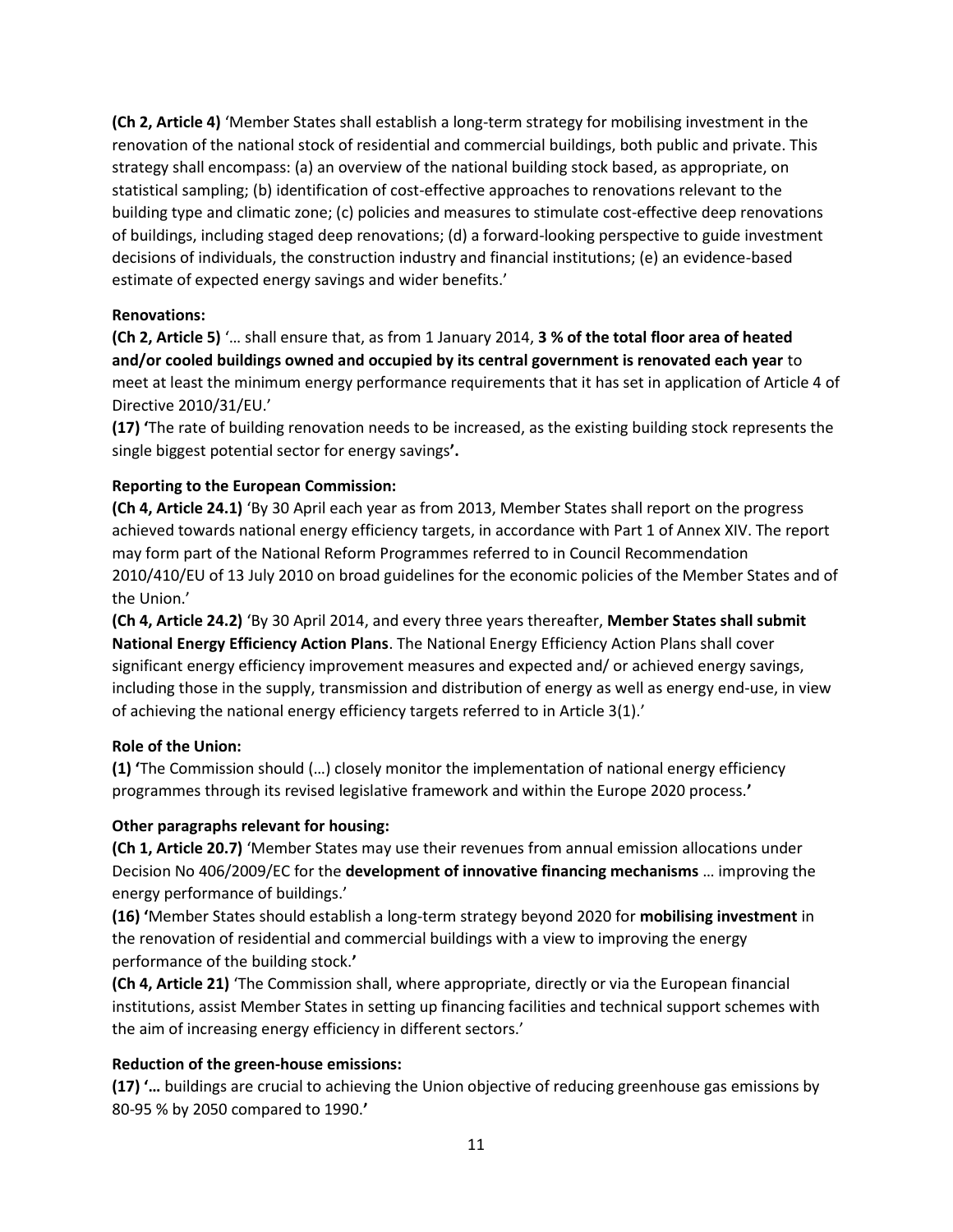#### **General comments:**

Energy efficiency is one of the key areas of concern for the EU to ensure economic growth and reduce energy demand. The EED 2012 was seen as 'a compromise deal' to reach 15% energy savings, according to ECOFYS, a large consultancy firm, which specializes in energy efficiency and renewable energy. The biggest achievement of the EED resulted in encouraging all Member States to set national energy efficiency goals and mechanisms to reach them. Such national plans are supposed to be followed by detailed progress reports to the European Commission every three years. Energy savings schemes had effects on renovating the building stock, too.

The incorporation of the Directive into the national legislations was particularly difficult as not all Member States met the set deadline. A certain lack of consistency and clarity was also an issue. The most prominent example are audits – even though the targets were clear, there was a lack of clarity regarding who should review them, how they should be assessed, and what the penalties are for failing to meet the targets.

The interim overview of the implementation of the EED was published in 2014, two years after its coming into force in 2012. The European Commission issued a communication on the results which state inter alia several problems that arose during the implementation years.<sup>16</sup> The final review of the Directive is expected for 2016.

"*The EED has acted as a driver to incite national governments to focus on what they can do to achieve the 2020 EE target. A positive development that the EED provoked is the preparation of long-term strategies under Article 4 for boosting investment in the renovation of the existing building stock. […] – EuroACE (European Alliance of Companies for Energy Efficiency in Buildings).*" 17

# <span id="page-14-0"></span>2.7 COHESION POLICY FUNDING FOR THE ENERGY RENOVATION OF BUILDINGS

Title of document: **[Financing the energy revolution of buildings with Cohesion Policy funding](http://ec.europa.eu/regional_policy/sources/docgener/studies/pdf/financing_energy_renovation.pdf)** Type of document: **Technical Guide** Publication date**: 17.02.2014** Publisher: **European Commission** Intended audience: **Relevant authorities in EU member countries**

#### **Overall EU Energy Policy**

In 2007, the EU set the goals of

- reducing greenhouse gas (GHG) discharges by 20%;
- deriving 20% of its energy consumption from renewable sources;
- decreasing the region's energy utilization, through increased energy efficiency, by 20%.

 $\overline{\phantom{a}}$ 

<sup>&</sup>lt;sup>16</sup> European Commission, (2016).

 $17$  European Commission, (2016), p 11.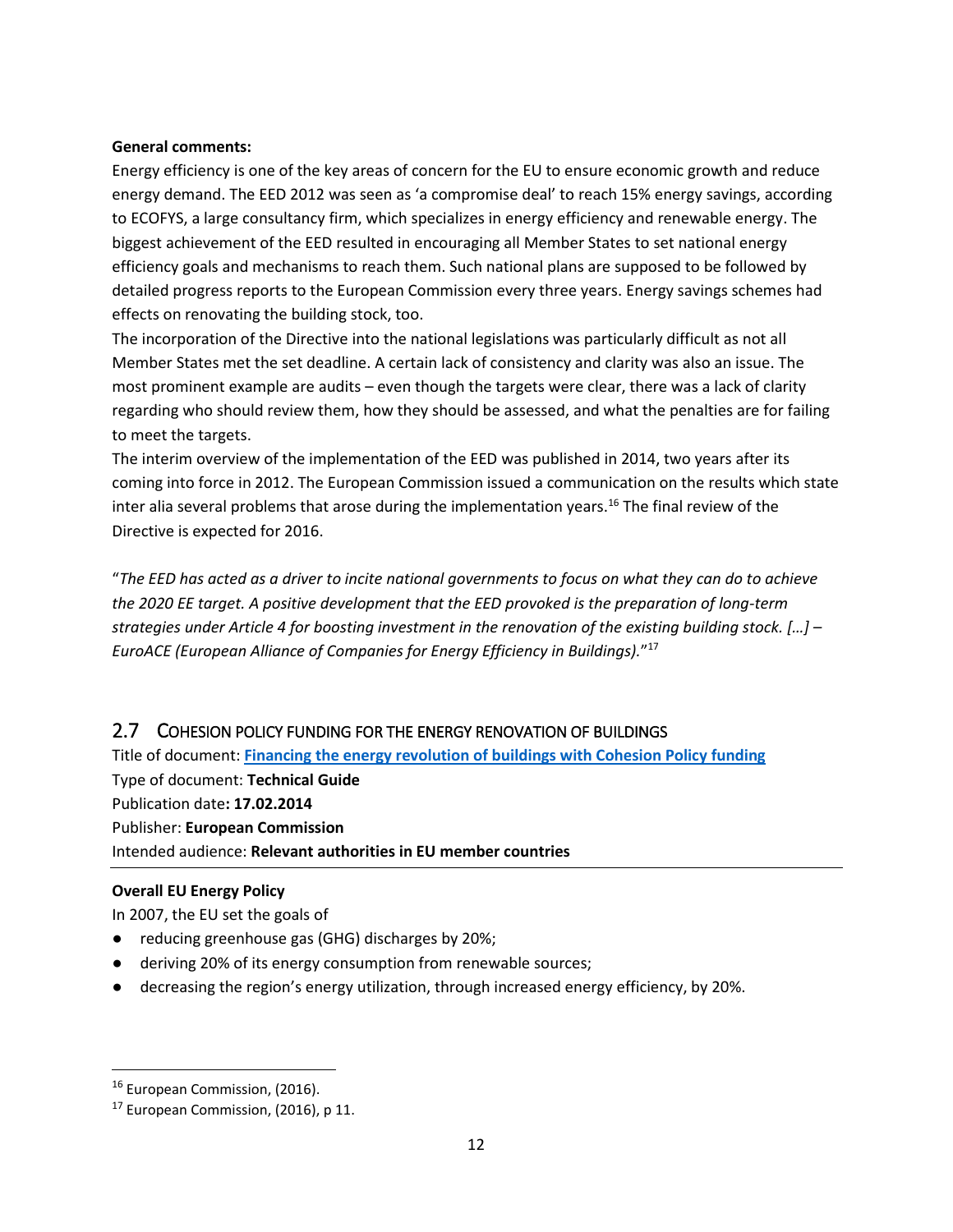In order to achieve this by the target date of 2020, the EU established National Targets for measuring individual member state's (MS) progress. Currently, though, MS are failing to meet their stated objectives as the EU is not on track to reach the 2020 deadline.

#### **Relevant Directives**

The key EU legislation documents designed to motivate MS to reach their renewable and efficiency objectives are the

- Energy Performance of Buildings Directive (EPBD) and the
- Energy Efficiency Directive (EED).

The EPBD is a multi-pillar approach to decrease the energy consumption of current and future buildings in the EU. This directive stipulates new inspection policies for boilers and air conditioning units and the creation of energy efficiency certification for buildings. The ultimate objective is to have all buildings constructed after 2021 to have net neutral energy demands. They will require the absolute minimal amount of energy to function. Furthermore, the little electricity they demand will be derived from renewable resources.

The EED requires that EU member states implement plans to provide long term funding for the renovation of residential and commercial buildings to be less environmentally impactful. As part of this, all member states must create a review that summarizes the nation's building stock, highlights the most cost-effective method of improving the energy efficiency of buildings, and incorporates cost-effective policies that drive cost-effective building renovations, in addition to encouraging long term investment planning. This directive replaces the Directive on Energy Services and the Directive on Cogeneration. By implementing the EED, the EU expects to reduce the energy demand in all of its sectors.

#### **Cohesion Policy**

The Europe 2020 plan is not only designed to reduce GHG emissions but also to further connect Member States. This will be achieved through

- the European Regional Development Fund (ERDF), providing support for regional economies as they reorient themselves to encourage sustainable development;
- the European Social Fund (ESF), aiding worker mobility as they familiarize themselves with production systems that minimize environmental impact;
- the Cohesion Fund (CF), strengthening the unity of the EU by encouraging sustainable development and investing in the environment.

#### **2014‐2020 programming period**

Over the six years until 2020, the EU will invest €325 billion to support its Cohesion Policy. As part of this, European Structural and Investment Funds (ESI Funds) will become available that will be managed by the Commission and the Member States. This funding will further be divided amongst the European Regional Development Fund (ERDF), European Social Fund (ESF), Cohesion Fund, European Agricultural and Development Fund (EARDF), and the European Maritime and Fisheries Fund (EMFF).

During this period, all member states must produce their own Partnership Agreement (PA). These will identify their funding priorities, outline national goals, and discuss how they will promote sustainable and encompassing development. These plans will not be complete unless they include reports on the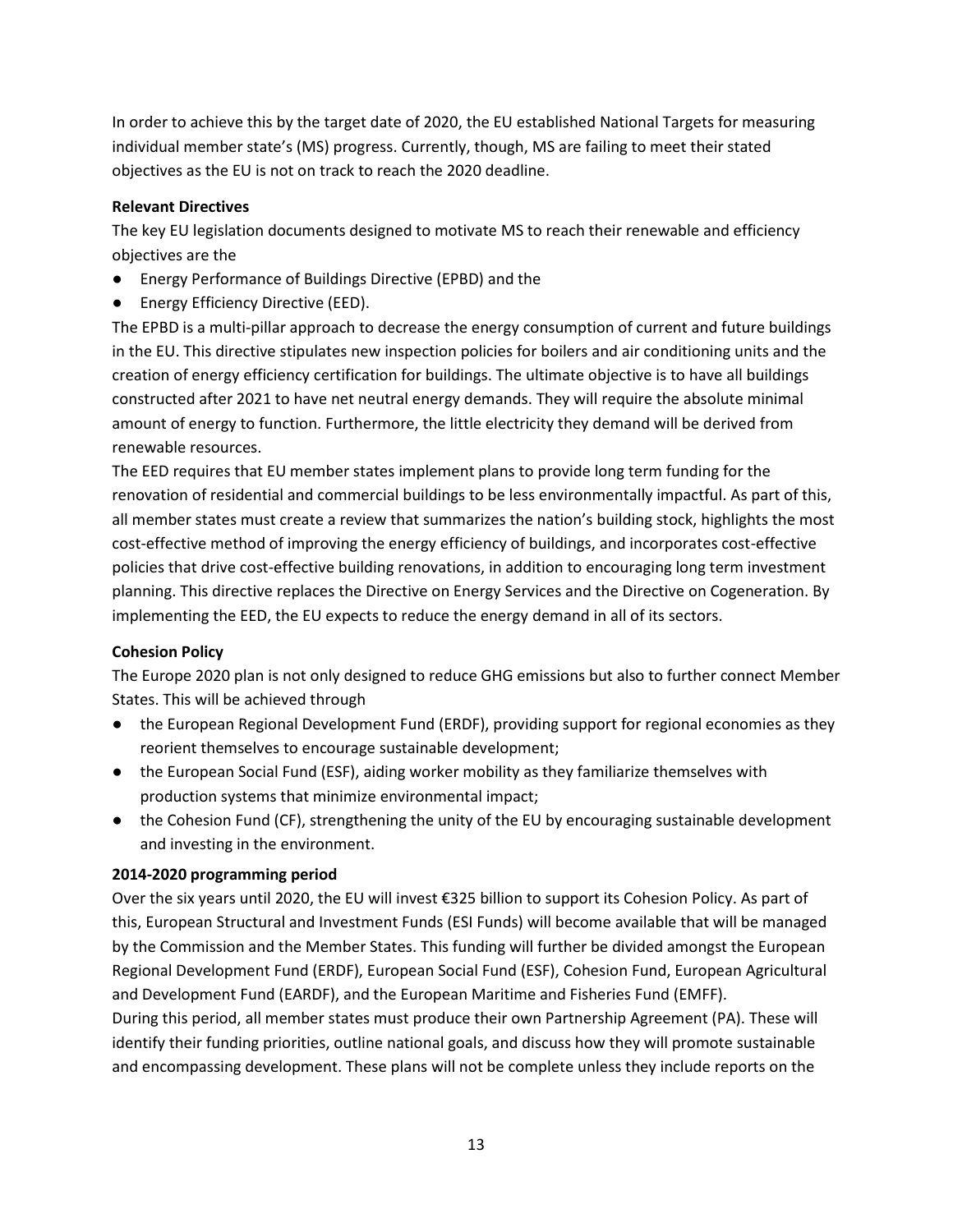weaknesses and inequalities within the country, their thematic objectives, a summary of anticipated results from each of the five ESI Funds, and how the state's objectives relate to the ESI Funds.

## <span id="page-16-0"></span>2.8 ENERGY POVERTY AND VULNERABLE CONSUMERS

Title of document: **[Energy poverty and vulnerable consumers in the energy sector across the EU:](https://ec.europa.eu/energy/sites/ener/files/documents/INSIGHT_E_Energy%20Poverty%20-%20Main%20Report_FINAL.pdf)  [analysis of policies and measures](https://ec.europa.eu/energy/sites/ener/files/documents/INSIGHT_E_Energy%20Poverty%20-%20Main%20Report_FINAL.pdf) [\(appendices\)](http://ec.europa.eu/energy/sites/ener/files/documents/INSIGHT_E_Energy%20Poverty_Appendices.pdf)** Type of document: **Policy Report** Publication date: **May 2015** Publisher: **INSIGHT\_E** Intended audience: **European Commission and other energy stakeholders**

The policy report "assesses how Member States define the issue of energy poverty and vulnerable consumers, and the measures that have been implemented to address these issues." To accomplish this, the following four research questions were considered:

- 1. How is 'energy poverty' and 'vulnerable consumers' defined by Member States?
- 2. Through what measures have Member States addressed 'energy poverty' and 'vulnerable consumers'?
- 3. How do Member States differ in their responses to the first and second question?
- 4. With this information, how can the Commission address 'energy poverty' and 'vulnerable consumers' within the European Community?

The following sections summarize the key findings from this study.

### **Definitions for Energy Poverty and Vulnerable Consumers**

- Currently, a standard definition for 'vulnerable consumers' does not exist across the European Community (EC). Instead, each Member State has developed its own unique definition to address issues it has encountered with identifying this problem. This has generated differing actions across the EC.
- 'Energy poverty' is only explicitly recognized by less than one third of EC Member States. These states consider 'energy poverty' and 'vulnerable consumers' to be both interconnected and distinctly different problems from one another.

### **Measures for Energy Poverty and Vulnerable Consumers**

- In the short-term, financial intervention is necessary to protect vulnerable consumers. Typically, this is carried out through a Member State's social welfare system as it is already designed to identify eligible support recipients and transfer financial aid to them.
- Member States must provide additional protection to vulnerable consumers, more often than not, through disconnection policies. Regulators and energy suppliers are usually responsible for developing and implementing these measures.
- Any plan to solve energy poverty must include energy efficiency measures. This can include a variety of policies but most focuses on retrofitting energy-poor homes. Additionally, there are numerous methods by which Member States have carried out these measures from subsidies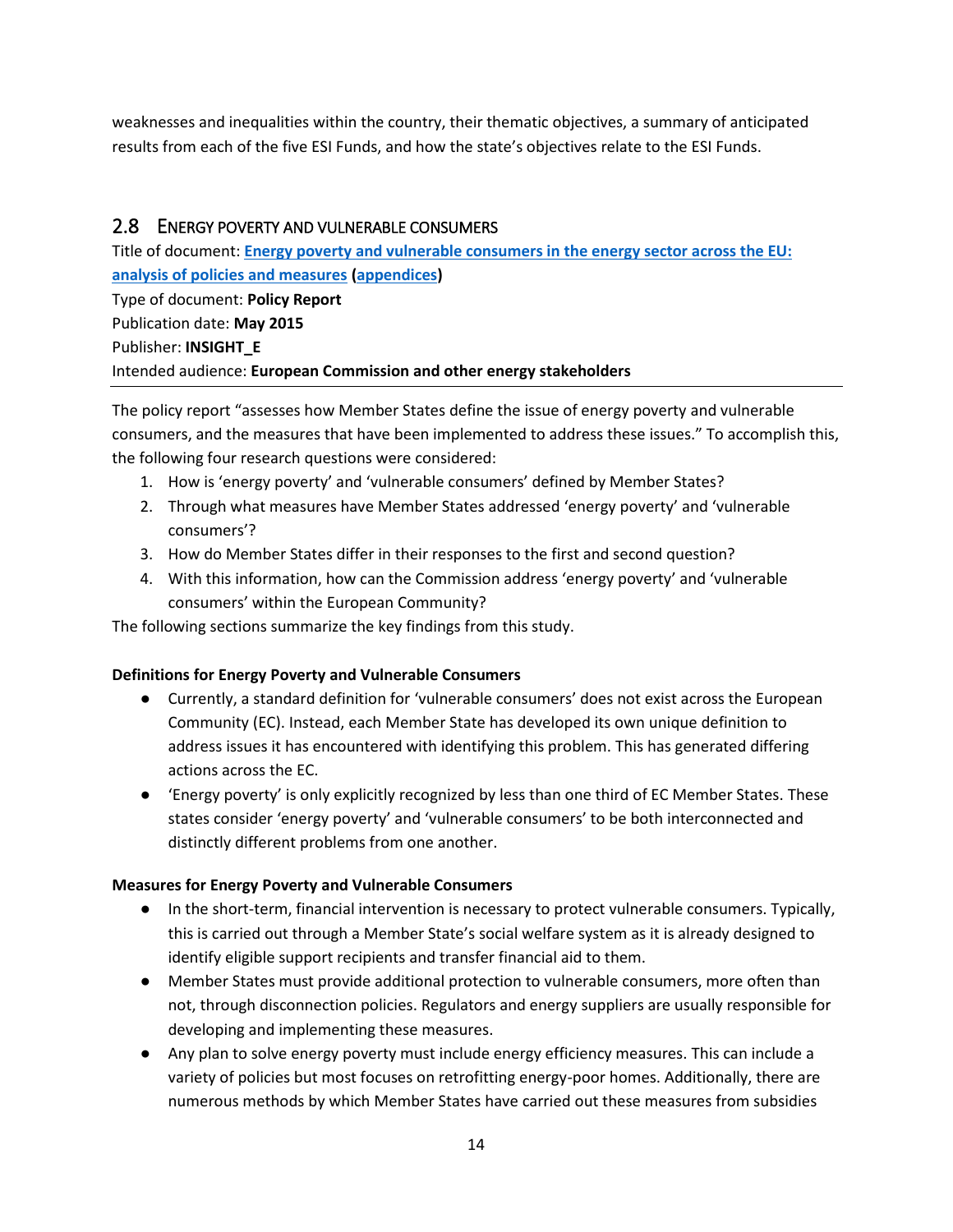and grants to new restrictions. However, each one was specifically designed for each country in order to generate the greatest success possible.

● Awareness campaigns are important as they provide consumers with valuable information pertaining to prices and billing. They also increase transparency in the system.

Based on these findings, the report lists seven actions that it recommends the Commission to take:

- 1. Encourage Member States to recognize the difference between protecting 'vulnerable consumers' and addressing 'energy poverty'.
- 2. Using examples from its Member States, establish an EC definition for 'vulnerable consumers'.
- 3. Explicitly define 'energy poverty' and encourage Member States to address it using their own individual metrics.
- 4. Assemble a database of metrics currently being used by Member States to evaluate consumer protection and energy poverty.
- 5. Encourage Member States to address 'energy poverty'.
- 6. Improve measurements of 'energy poverty' by developing new reporting techniques.
- 7. Implement more rigorous requirements for assessing policies designed to aid 'vulnerable consumers' and the 'energy poor'.

# <span id="page-17-0"></span>3 ADDITIONAL RESOURCES

During the course of constructing this report, the following additional resources were identified. They were selected as they add insight and information that supplement the key documents identified in the Terms of Reference. They are presented below in alphabetical order.

Name of Resource: **13th Energy Community Ministerial Council adopts 20% headline target on energy efficiency and trans-European energy infrastructure regulation, moves forward on institutional reform** Type of document: **Web page**  Publication date: **16.10.2015** Publisher: **Energy Community**  URL: [https://www.energy](https://www.energy-community.org/portal/page/portal/ENC_HOME/NEWS/News_Details?p_new_id=11661)[community.org/portal/page/portal/ENC\\_HOME/NEWS/News\\_Details?p\\_new\\_id=11661](https://www.energy-community.org/portal/page/portal/ENC_HOME/NEWS/News_Details?p_new_id=11661) Summary: Summary of 13th Energy Community Ministerial Council and its outcomes.

Name of Resource: **2016 Projects of Energy Community Interest** Type of document: **Web page** Publication date: 2016 Publisher: **Energy Community** URL: [https://www.energy](https://www.energy-community.org/portal/page/portal/ENC_HOME/AREAS_OF_WORK/Instruments/Investments/PECIs/2016)[community.org/portal/page/portal/ENC\\_HOME/AREAS\\_OF\\_WORK/Instruments/Investments/PECIs/201](https://www.energy-community.org/portal/page/portal/ENC_HOME/AREAS_OF_WORK/Instruments/Investments/PECIs/2016) [6](https://www.energy-community.org/portal/page/portal/ENC_HOME/AREAS_OF_WORK/Instruments/Investments/PECIs/2016)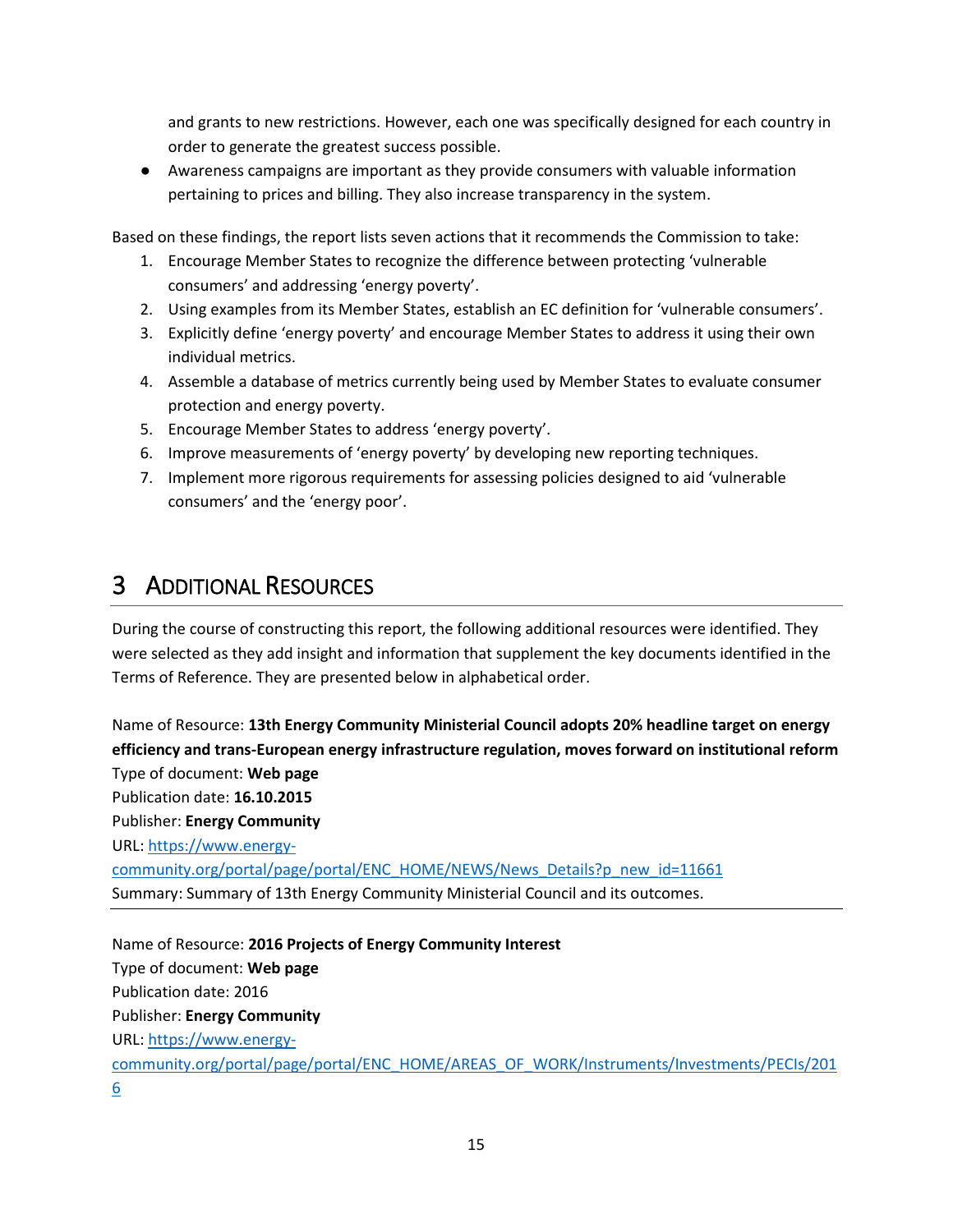Summary: An over review of infrastructure projects currently being funded by the Energy Community.

Name of Resource: **Energy Community Adopts Sanctions Against Bosnia Over Gas Regulations** Type of document: **News Report** Publication date: **16.10.2015** Publisher: **SeeNews** URL: [https://powermarket.seenews.com/news/energy-community-adopts-sanctions-against-bosnia](https://powermarket.seenews.com/news/energy-community-adopts-sanctions-against-bosnia-over-gas-regulations-497694)[over-gas-regulations-497694](https://powermarket.seenews.com/news/energy-community-adopts-sanctions-against-bosnia-over-gas-regulations-497694) Summary: A discussion of sanctions imposed on Bosnia and Herzegovina by the Energy Community.

Name of Resource: **Energy Community Facts in Brief** Type of document: **Publication** Publication date: **NA** Publisher: **Energy Community**  URL: [https://www.energy](https://www.energy-community.org/portal/page/portal/ENC_HOME/DOCS/3808265/1ED59E8950B46D4CE053C92FA8C095CB.PDF)[community.org/portal/page/portal/ENC\\_HOME/DOCS/3808265/1ED59E8950B46D4CE053C92FA8C095C](https://www.energy-community.org/portal/page/portal/ENC_HOME/DOCS/3808265/1ED59E8950B46D4CE053C92FA8C095CB.PDF) [B.PDF](https://www.energy-community.org/portal/page/portal/ENC_HOME/DOCS/3808265/1ED59E8950B46D4CE053C92FA8C095CB.PDF) Summary: a review of the energy community

Name of Resource: **Energy Community – Tapping on Its Energy Efficiency Potential**  Type of document: **Publication** Publication date: **1.6.2015** Publisher: **Energy Community** URL: [https://www.energy](https://www.energy-community.org/portal/page/portal/ENC_HOME/DOCS/3750146/18B2AB6BA84663F2E053C92FA8C064DA.PDF)[community.org/portal/page/portal/ENC\\_HOME/DOCS/3750146/18B2AB6BA84663F2E053C92FA8C064D](https://www.energy-community.org/portal/page/portal/ENC_HOME/DOCS/3750146/18B2AB6BA84663F2E053C92FA8C064DA.PDF) [A.PDF](https://www.energy-community.org/portal/page/portal/ENC_HOME/DOCS/3750146/18B2AB6BA84663F2E053C92FA8C064DA.PDF) Summary: Reviews the Energy Community Treaty and opportunities for energy efficiency financing.

Name of Resource: **European Fuel Poverty and Energy Efficiency (EPEE)** Type of document: **Webpage** Publication date: **NA** Publisher: **European Commission** URL:<https://ec.europa.eu/energy/intelligent/projects/en/projects/epee> Summary: A study of energy poverty in Europe and policy recommendations.

Name of Resource: **Financial and Support Instruments for Fuel Poverty in Social Housing (FINSH)** Type of document: **European Commission** Publication date: **NA** Publisher: **European Commission**  URL:<https://ec.europa.eu/energy/intelligent/projects/en/projects/finsh#results>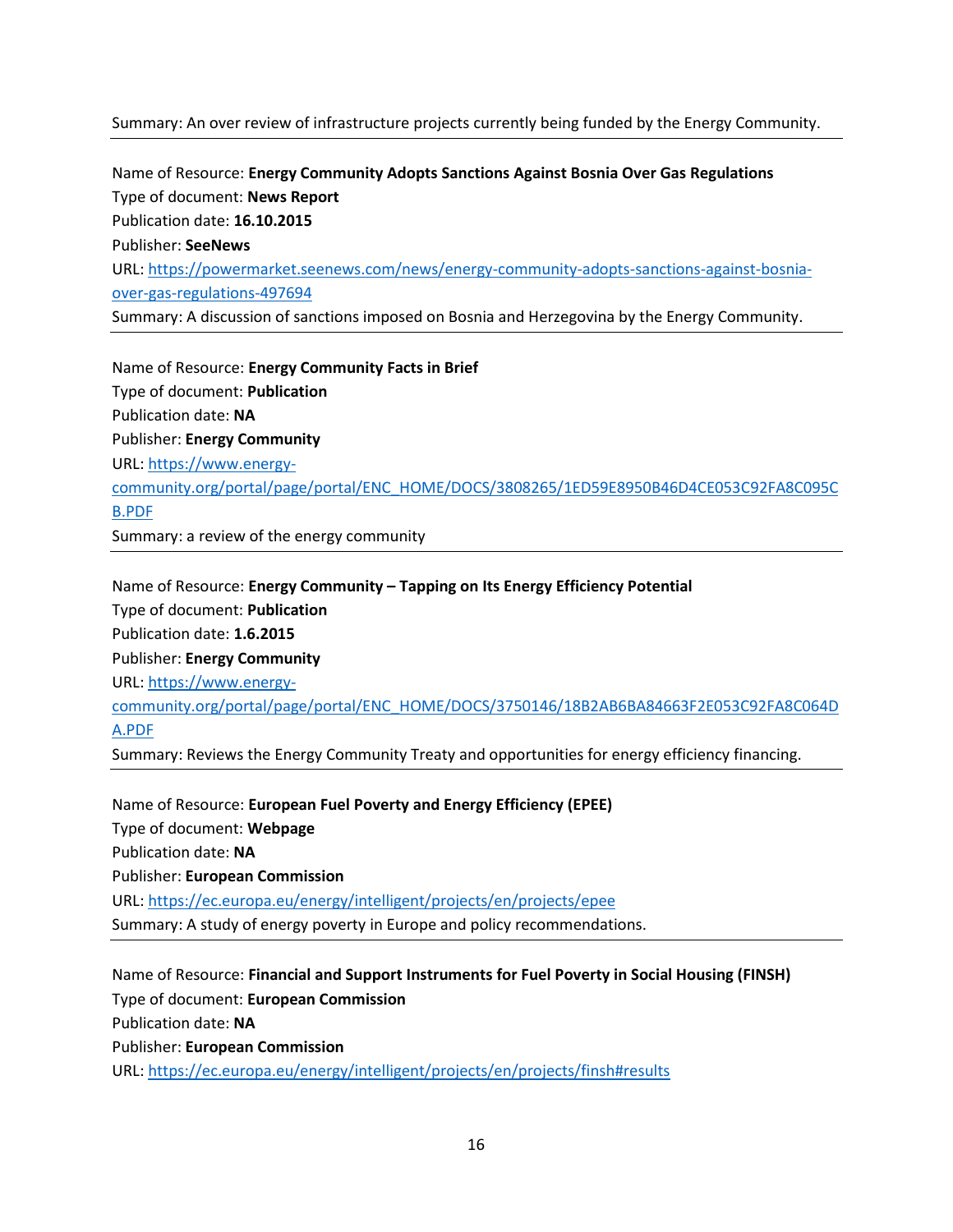Summary: An overview of the Financial and Support Instruments for Fuel Poverty in Social Housing with results and lessons learned.

Name of Resource: **Improving the Energy Performance of Buildings across Europe** Type of document: **Website**  Publication date: **2016** Publisher: **BPIE** URL:<http://bpie.eu/> Summary: Analysis of sustainable and renewable energy transition efforts in Europe.

Name of Resource: **Projects of Energy Community Interest** Type of document: **Webpage** Publication date: **NA** Publisher: **Energy Community**  URL: [https://www.energy](https://www.energy-community.org/portal/page/portal/ENC_HOME/AREAS_OF_WORK/Instruments/Investments/PECIs)[community.org/portal/page/portal/ENC\\_HOME/AREAS\\_OF\\_WORK/Instruments/Investments/PECIs](https://www.energy-community.org/portal/page/portal/ENC_HOME/AREAS_OF_WORK/Instruments/Investments/PECIs) Summary: Review of infrastructure projects that the Energy Community has identified as being of "highest positive impact in the largest possible numbers."

Name of Resource**: Secretariat Requests Four Contracting Parties to Rectify failure to Impose Legislative Thresholds on Sulphur Content of Liquid Fuels** Type of document: **Webpage** Publication date: **21.12.2015** Publisher: **Energy Community**  URL: [https://www.energy](https://www.energy-community.org/portal/page/portal/ENC_HOME/NEWS/News_Details?p_new_id=12062)[community.org/portal/page/portal/ENC\\_HOME/NEWS/News\\_Details?p\\_new\\_id=12062](https://www.energy-community.org/portal/page/portal/ENC_HOME/NEWS/News_Details?p_new_id=12062) Summary: A report on why the Energy Commentary Secretariat is discussing imposing sanctions on 4 countries.

Name of Resource: **Speech by Vice-President Maroš Šefčovič at the Celebration Ceremony of 10th Anniversary Energy Community** Type of document: **Manuscript**  Publication date: **27.8.2015** Publisher: **European Commission** URL: [http://europa.eu/rapid/press-release\\_SPEECH-15-5542\\_en.htm](http://europa.eu/rapid/press-release_SPEECH-15-5542_en.htm) Summary: Manuscript from Vice-President Maroš Šefčovič on the Energy Community.

Name of Resource: **State of the Energy Union** Type of document: **Webpage** Publication date: **NA** Publisher: **European Commission**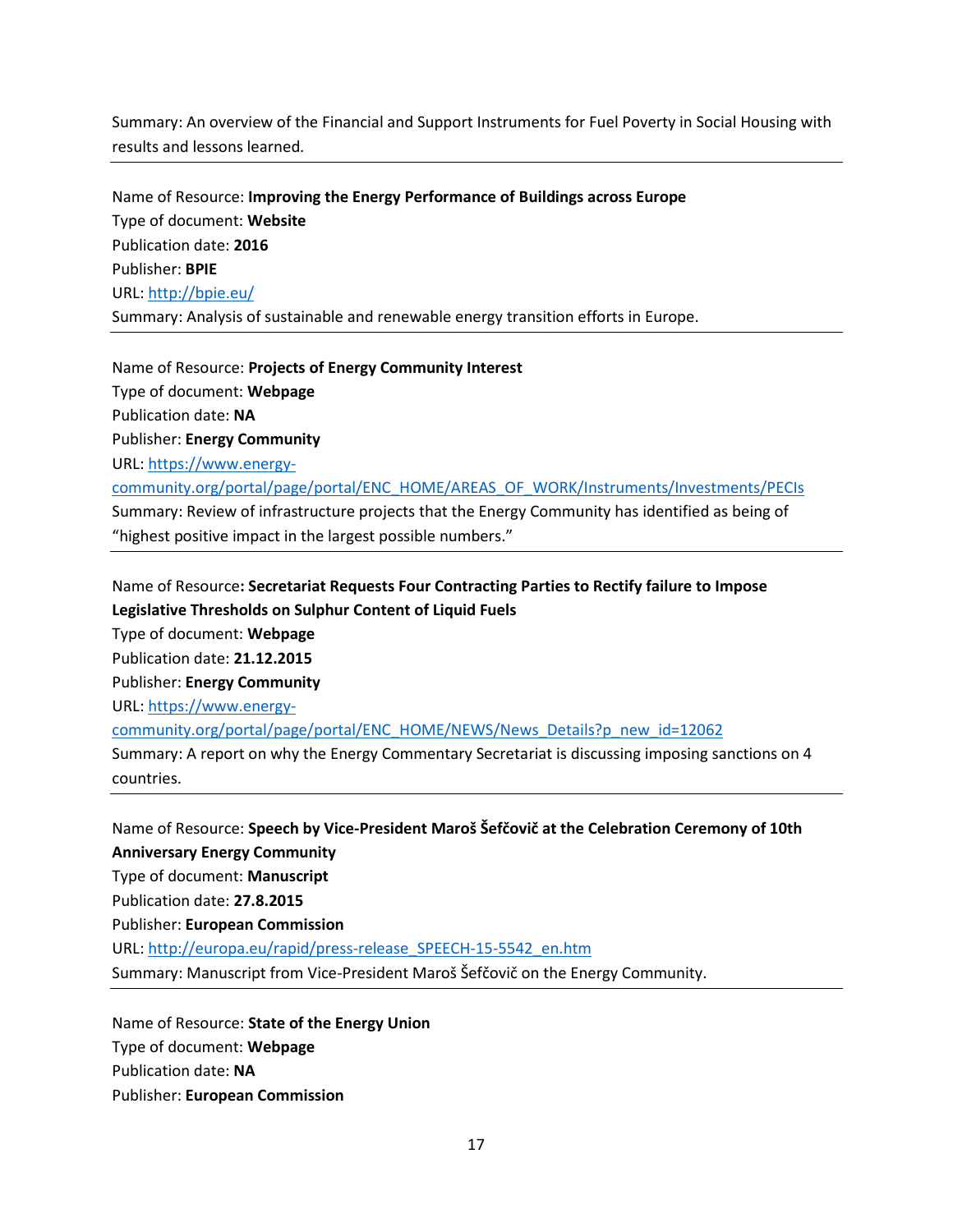URL: [http://ec.europa.eu/priorities/energy-union-and-climate/state-energy-union\\_en](http://ec.europa.eu/priorities/energy-union-and-climate/state-energy-union_en) Summary: A collection of documents pertaining to the Energy Union.

Name of Resource: **State of the Energy Union** Type of document: **Archive**  Publication date: **NA** Publisher: **European Commission** URL: [http://ec.europa.eu/priorities/energy-union/state-energy-union/docs/annex1-communication](http://ec.europa.eu/priorities/energy-union/state-energy-union/docs/annex1-communication-state-energy-union_en.pdf)[state-energy-union\\_en.pdf](http://ec.europa.eu/priorities/energy-union/state-energy-union/docs/annex1-communication-state-energy-union_en.pdf) Summary: An archive of articles and reports pertaining to the Energy Union.

Name of Resource: **State of the Energy Union - questions and answers** Type of document: **Fact Sheet** Publication date: **18.11.2015** Publisher: **European Commission** URL: [http://europa.eu/rapid/press-release\\_MEMO-15-6106\\_en.htm](http://europa.eu/rapid/press-release_MEMO-15-6106_en.htm) Summary: A series of questions and answers about the Energy Union.

# <span id="page-20-0"></span>4 EFFECTS OF THE ENERGY UNION ON MEMBER STATES, ACCESSION STATES, AND STATES IN THE EASTERN PARTNERSHIP

# <span id="page-20-1"></span>4.1 MEMBER STATES

All EU Member States are directly affected by the Energy Union. The action plan of the Energy Union Strategy mentions the following steps that the Commission will take to realize the Energy Union:

- New deal for energy consumers: demand side response, smart technologies, phasing out of regulated prices while protecting vulnerable consumers (communication in 2015).
- Reviews of the Directive on Energy Performance of Buildings and the Energy Efficiency Directive (2016).
- Creating a Smart Finance for Smart Buildings initiative (2016).
- EU strategy for heating and cooling (2016).
- Initial pooling: data, analysis and intelligence for the Energy Union (2016).
- Review of the Guidelines on State aid for environmental protection and energy (2017-2019).

Legally, Member States have to comply with the Energy Efficiency Directive and the Energy Performance of Buildings Directive. The rest of the points are partially less binding and leave room for Member States to make their own decisions. In addition, significant additional amounts of EU funding for energy efficiency measures will be available. However, to what extend all of the steps mentioned in the action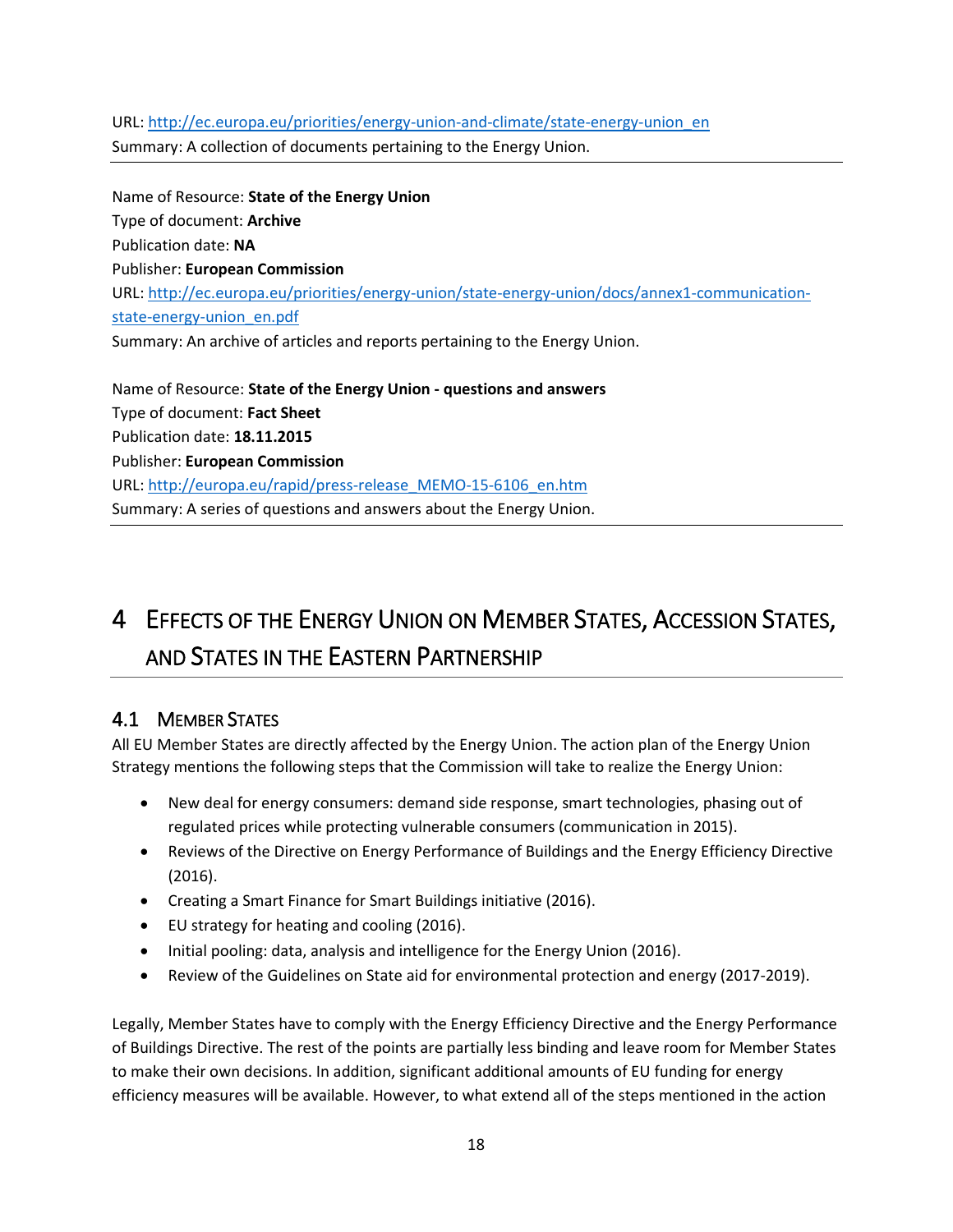plan will actually be implemented cannot be foreseen at the moment. This depends largely on the Commission's interaction with civil society activists, lobbyist, and researchers during this process and the dialog with the Parliament and the Council.

# <span id="page-21-0"></span>4.2 ACCESSION STATES AND ENERGY COMMUNITY

**Founded:** 1 October 2005 **Classification:** International organization **Member Parties:** 

- European Union: all 28 Member States
- Contracting parties: Albania, Bosnia and Herzegovina, Kosovo, Macedonia, Moldova, Montenegro, Serbia, Ukraine
- Observers: Georgia, Armenia, Norway, Turkey

#### **Background**

The Energy Community was formed in 2005 when the Energy Community Treaty was ratified in Athens, Greece. It is an international organization that unites nations within the EU and those neighboring it, including accession states, to form a cohesive energy market which spans wester, central, and into Eastern Europe. These countries agreed to join the Energy Union as its singular energy market allows them to enjoy economies of scale, encourages the adoption of renewable and energy efficiency; develops regional energy security; and implements reliable regulatory and market operations. The effects of the Energy Union on Accession States will mainly be through the Energy Community.

#### **The Energy Community and the Energy Union**

Currently, the Energy Community and Energy Union remain two separate international entities. That said, the Energy Community's role has recently begun to shift as it is now not only seen as an instrument for reginal collaboration but also as the external companion to the EU's Energy Union, which currently only exists within the EU's boarders. This point was stressed by European Commission Vice-President Maroš Šefčovič at his 27<sup>th</sup> of August 2015 address in Vienna. At the event, Šefčovič stressed that the Energy Community and Energy Union were on the verge of a historically unprecedented energy partnership that will one-day stretch across all of Europe but much remains between now and when this grand goal is achieved.

### **Recent Developments and the 13th Energy Community Ministerial Council**

On October 16<sup>th</sup>, 2015 the 13<sup>th</sup> annual Energy Community Ministerial Council was held in Tirana, Albania. This was significant event as it marked the continued convergence between the Energy Union and Energy Community as the latter agreed to adopt:

 Directive 2012/27/EU, which emulates the EU's "Europe 2020 Strategy" by requiring all Contracting Parties to improve their energy efficiency by 20%. This will be achieved through mandatory energy system improvement schemes that will meet annual yearly reduction objectives.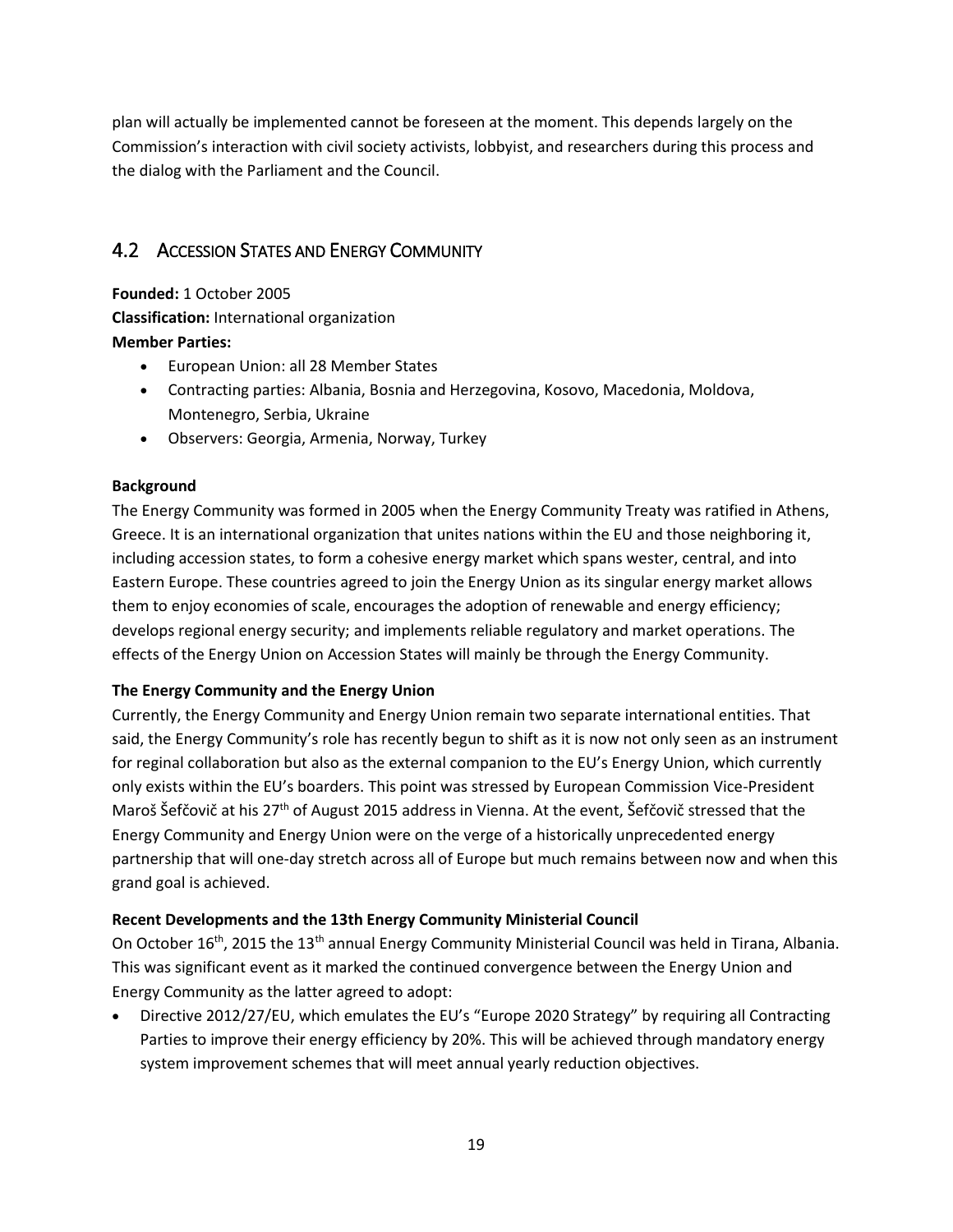- Regulation (EU) No 347/2013 on Guidelines for Trans-European Energy Infrastructure which will construct an all-inclusive regulatory system and legal structure that streamlines the government process.
	- Established the Projects of Energy Community Interest (PECIs) which receives funding from the EU's Instrument for Pre-Accession Assistance and the Neighborhood Investment Facility (Only pertain to infrastructure and energy transmission/storage)
- TEN-E regulation which provides a foundation for a future pan-European shared energy system.
- Formed the Energy Community Parliamentary Plenum.
- Implemented a Roadmap for improving the Energy Community.
- Agreed to the Joint Act on Security of Supply which establishes regulatory framework to secure gas supply between Contracting parties and EU States.
- The Ministerial Council formally, sanctioned Bosnia and Herzegovina for being unable to implement the Second Energy Package by the designated deadline. Specifically, the country failed to construct the required governmental regulation to manage its gas market. This will last for one year.

#### **Sanctions on Bosnia and Herzegovina**

Following the 13<sup>th</sup> Energy Community Ministerial Council meeting in Tirana, Albania, the Energy Community implemented, for the first in its history, sanctions against a contracting country. Bosnia and Herzegovina failed to meet the 2014 deadline to implement the second EU Energy Package and is now suffering the consequences. Lasting a single year, these sanctions could carry with them heavy fiscal loss for Bosnia and Herzegovina as the country can now be excluded EU financial assistance. Although the full implications of the sanctions are not known, they could signal a warning to other countries. Although not yet receiving official sanctions, Macedonia, Serbia, and Ukraine have yet to fulfill all their Energy Packet requirements and additional penalties may be forthcoming.

### <span id="page-22-0"></span>4.3 EASTERN PARTNERSHIP

The Energy Union is envisioned with the idea of creating an energy market for the extended Europe, bringing together EU and its Eastern European partners. Since 2009 there has been an established framework institutionalizing dialogue and collaboration between EU and non-EU Eastern European countries, - Eastern Partnership (EaP) - which covers Armenia, Azerbaijan, Belarus, Georgia, Moldova and Ukraine. EaP initiative promotes good governance, cooperation of market economies and supports sustainable development. Partner countries benefit from the EU funds via various financial instruments, like the European Neighbourhood Instrument (2014-2020).

Energy efficiency and energy performance of buildings are becoming increasingly hot topics in EaP Partner countries. The effects of Energy Union on these countries are not direct and do not result in direct changes in national legislations, however, EU promotes energy efficiency in Eastern European countries. EIB has recently launched different themes of supporting energy efficiency projects across industrial, public and residential sectors. Currently there is a specific energy efficiency related initiative - Eastern Europe Energy Efficiency and Environmental Partnership (E5P). The multi-donor Fund, coordinated mainly by EIB, is going to launch, first, in Ukraine and then enlarge to other EaP countries.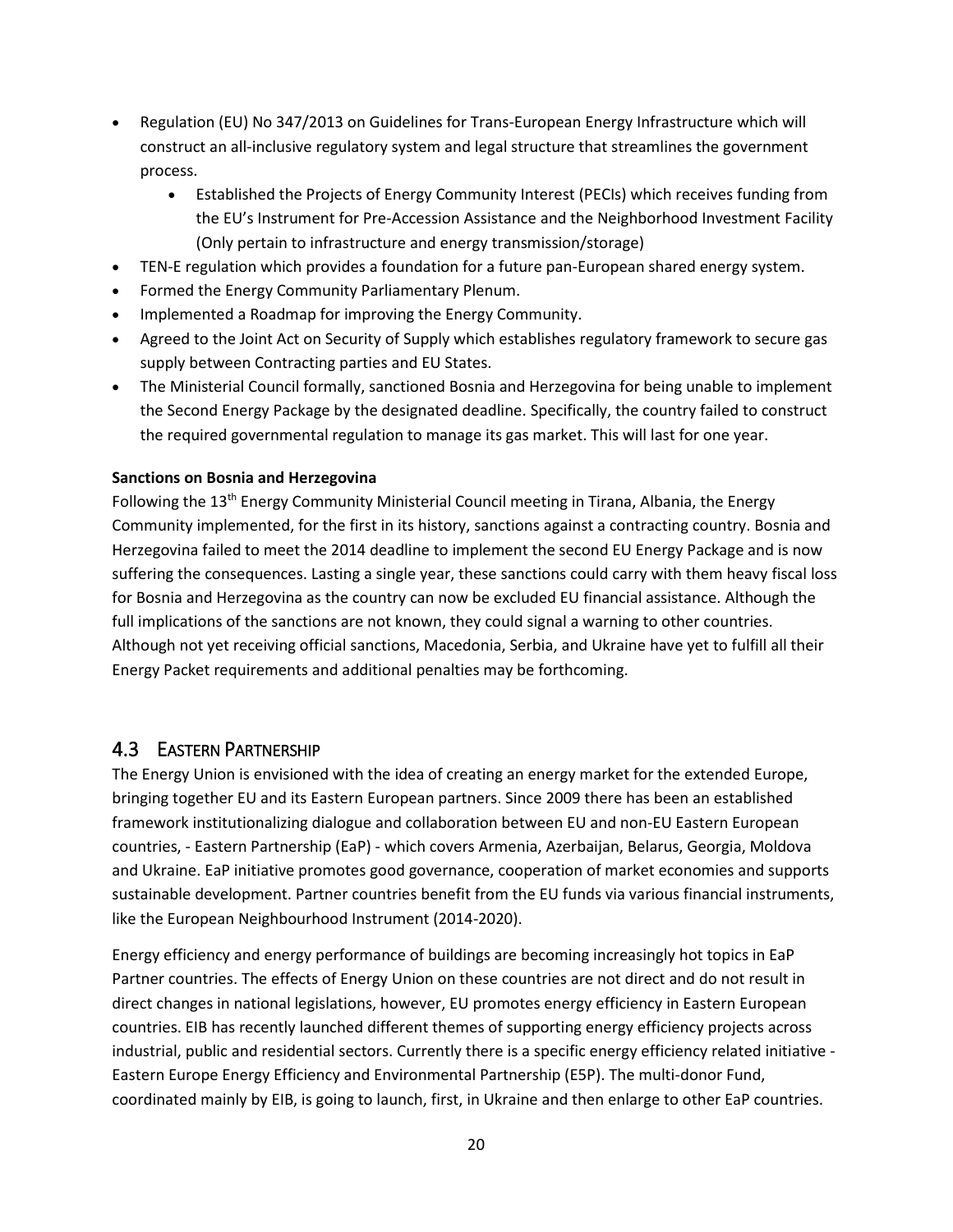The Fund "merges financial contributions from the European Union and a group of 18 nations, including countries which are benefiting from the fund." (E5P Ukraine, 2016) Grants will be allocated by the decision of the EIB in cooperation with International Financial Institutions. The other prominent example would be Eastern Partnership Technical Assistance Trust Fund (EPTATF), focused on financing projects on local private sector development and development of social and economic infrastructure in Armenia, Azerbaijan, Georgia, Moldova and Ukraine.

Moreover, it is important to note that Armenia had its own Sustainable Energy Action Plan, which reminded of National Action Plans adopted by EU Member States in the aftermath of Energy Efficiency Directive and European Buildings Performance Directive. Started in 2012, it was at the time supported by the European Bank for Reconstruction and Development (EBRD) (EBRD Press Office, 2012). It focused on reaching energy efficiency goals in both industrial and residential sectors.

Some of the EaP partner countries have joined Energy Community, mentioned above as contracting party (Ukraine) or as observers (Armenia). The status of contracting party requires all legislation adopted by the Energy Community, i.e. Energy Efficiency Directive 2010, to be integrated into the national legislation and implemented, while the observer status usually does not imply any specific actions, unless otherwise agreed by an observer. Moreover, there are other EU-funded initiatives in EE such as Energy Saving Initiative in the Building Sector, which helps with policy advocacies, capacity building, and technical assistance.

Overall, non-EU Eastern Europe has a crucial significance for the energy security of the EU. Energy Union Initiative will indirectly affect the development of the energy efficient technologies and the implementation of the energy and environment related projects via financial and technical assistance, bringing EE national energy standards closer to the EU level.

#### **References:**

- E5P Ukraine. 2016. Eastern Europe Energy Efficiency and Environment Partnership. URL: <http://ukraine.e5p.eu/about-e5p/>
- EBRD Press Office. 2012. National Action Plan for Armenia. <http://www.ebrd.com/news/2012/sustainable-energy-action-plan-for-armenia.html>

# <span id="page-23-0"></span>5 FUNDING SOURCES

The Energy Union Framework Strategy implies various funding opportunities for Member States to develop and implement energy efficiency projects across sectors, including the residential housing sector. Even though a lot of founding legal documents are to be revised and newly adopted in the second half of 2016, there are present funding opportunities available mentioned in both the EED and the EPBD. Member States can receive financial support from multi-donor funds such as the European Regional Development Fund with increased investments in energy efficiency in housing, the 2014-2020 European Structural and Investment Fund under the "Shift to low-carbon economy" thematic objective,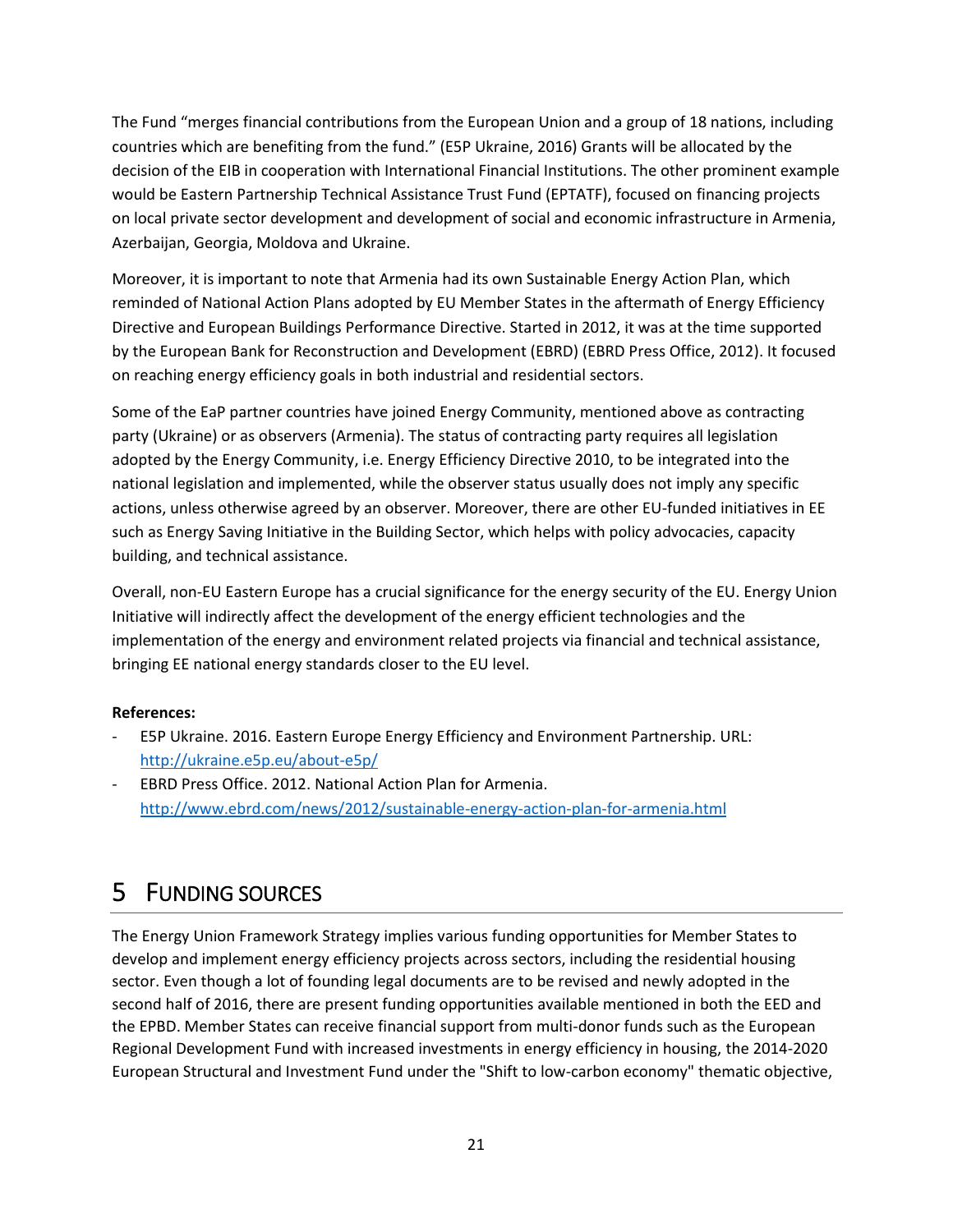and the Cohesion Fund, as well as from numerous thematic objectives opened at the European Investment Bank.

Moreover, Member States are expected to accumulate funding at the national level and list them in the National Action Plans, required by both Directives mentioned above. For contracting parties of the EU Energy Community these funds are also mostly available. Further information on this topic can be found in the table below. As mentioned in the "Eastern Partnership" section of this report, Eastern Partnership countries have access to specific funds, such as the E5P Fund.

| <b>Name</b>                                 | Abbreviation | Individual Applications | <b>Public Applications</b> | Private Applications/NGO | Energy Union | Energy Community | Eastern Partnership | Time frame                                           | <b>Type of projects</b>                                                                                                                |
|---------------------------------------------|--------------|-------------------------|----------------------------|--------------------------|--------------|------------------|---------------------|------------------------------------------------------|----------------------------------------------------------------------------------------------------------------------------------------|
| European                                    |              |                         |                            |                          |              |                  |                     |                                                      |                                                                                                                                        |
| Energy                                      |              |                         |                            |                          |              |                  |                     |                                                      | Gas and electric infrastructure;                                                                                                       |
| Programme for                               |              |                         |                            |                          |              |                  |                     |                                                      | Offshore wind energy; European                                                                                                         |
| Recovery                                    | EEPR Yes     |                         | Yes                        | Yes                      | Yes          | No               | No                  | Ongoing                                              | <b>Energy Efficiency Fund</b>                                                                                                          |
| Horizon 2020                                |              | No                      | Yes                        | Yes                      | Yes          | No               | No                  | 2014-2020                                            | Focused on: consumers;<br>buildings; heating and cooling;<br>industry, services, and products;<br>finance for sustainable energy       |
| <b>NER 300</b>                              |              | <b>NA</b>               | Yes                        | Yes                      | Yes          | No               | No                  | Currently<br>being<br>considered<br>for<br>extension | Carbon capture and storage;<br>Biofuels, concentrating solar<br>power, photovoltaics,<br>geothermal, wind, ocean,<br>hydropower        |
| <b>Cohesion Fund</b>                        |              | No                      | Yes                        | <b>No</b>                | Yes          | No               | No                  | 2014-2020                                            | Energy-related projects that<br>reduce green house gas<br>emission                                                                     |
| European<br>Regional<br>Development<br>Fund | ERDF No      |                         |                            | Yes Yes                  | <b>Yes</b>   | No               | No                  | 2014-2020                                            | Innovation and research; The<br>digital agenda; Support for small<br>and medium-sized enterprises<br>(SMEs); The low-carbon<br>economy |
| European<br>Investment<br>Bank              | EIB          | Yes                     |                            | Yes Yes                  | Yes          |                  | Yes Yes             | Ongoing                                              | Loans for a variety of projects                                                                                                        |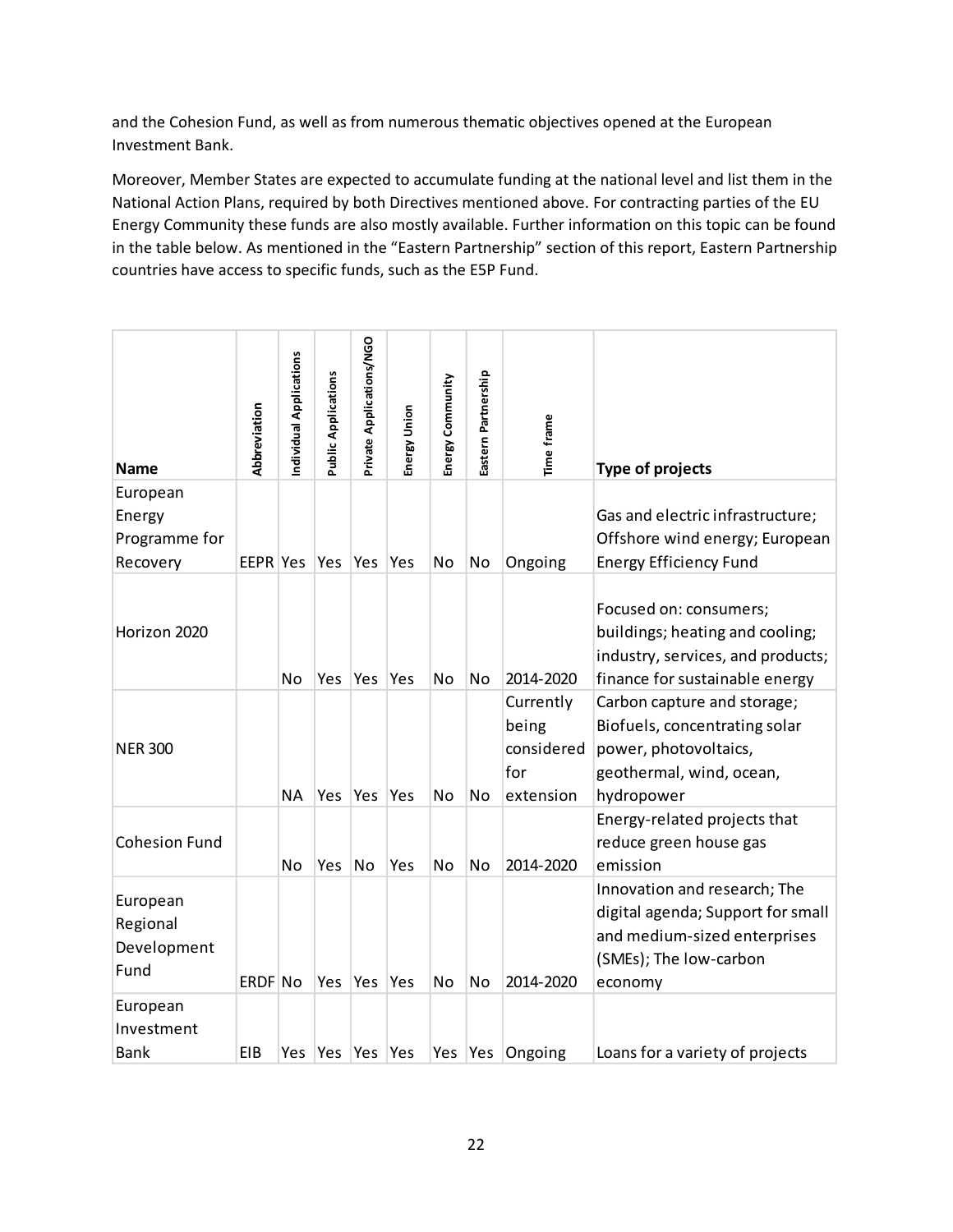# <span id="page-25-0"></span>6 CONCLUSION

With the Europe 2020 Strategy, as well as the ones that followed, the European Union is aiming to address global energy challenges and to achieve sustainable growth through unprecedented collective action – the Energy Union. By choosing to adopt this plan, the EU seeks to promote energy security, renewable energy production, and higher energy efficiency. Throughout its recent strategic and legal documents, the EU has set out targets and measures to reduce energy consumption and push for more efficiency. The latter is particularly important for the construction of new buildings and the renovation of the existing stock of public and private housing. Buildings are crucial to achieve the targets for reducing greenhouse gas emissions and energy consumption. This is why the EU created the European Buildings Performance Directive and Energy Efficiency Directive, which led to the adoption of National Action Plans in Member States and beyond. The first steps towards the Energy Union are now being revised and new overarching legislation is expected to follow in the second half of 2016.

As this report has demonstrated, the Energy Union has and will not only impact the EU, but also Accession States that are a part of the Energy Community, and those countries in the EU's Eastern Partnership. The Energy Union is envisioned to create the unified energy space in the European region beyond the current borders of the EU. With this new framework come new responsibilities for governments and new funding opportunities for organizations. One of the failures of the implementation of the first steps of the Energy Union was to inform national authorities and businesses of the funding opportunities to reach the targets. There are numerous financial instruments at the European and national levels that can be used by firms and local authorities. We have listed the most prominent of them in this report.

The new frameworks coming with the Energy Union can be used to strengthen Habitat for Humanity's advocacy work in the region. We hope that this report has been insightful and wish you successes in your forthcoming endeavors. We would like to thank the Central European University and Habitat for Humanity for the opportunity to participate in this Policy Lab.

# <span id="page-25-1"></span>7 REFERENCES

Concerted Action of the Energy Performance of Buildings, (2015). Effectiveness of the Support Initiatives. Overview and Outcomes. Available at: [http://www.epbd-ca.eu/outcomes/2011-2015/CA3-CT-2015-7-Effectiveness-of-](http://www.epbd-ca.eu/outcomes/2011-2015/CA3-CT-2015-7-Effectiveness-of-Support-Initiatives-web.pdf)[Support-Initiatives-web.pdf](http://www.epbd-ca.eu/outcomes/2011-2015/CA3-CT-2015-7-Effectiveness-of-Support-Initiatives-web.pdf)

Concerted Action of Energy Performance of Buildings, (2013). Implementing the Energy Performance of Building Directive. Featuring Country Reports 2012. Available at: [http://www.epbd-ca.org/Medias/Pdf/CA3-BOOK-2012](http://www.epbd-ca.org/Medias/Pdf/CA3-BOOK-2012-ebook-201310.pdf) [ebook-201310.pdf](http://www.epbd-ca.org/Medias/Pdf/CA3-BOOK-2012-ebook-201310.pdf)

Ecofys, Politecnico di Milano / eERG, University of Wuppertal, (2013). Towards nearly zero-energy buildings. Definition of common principles under the EPBD. Final report.

European Council for an Energy Efficient Economy, (2011). Cost optimal building performance requirements. Stockholm.